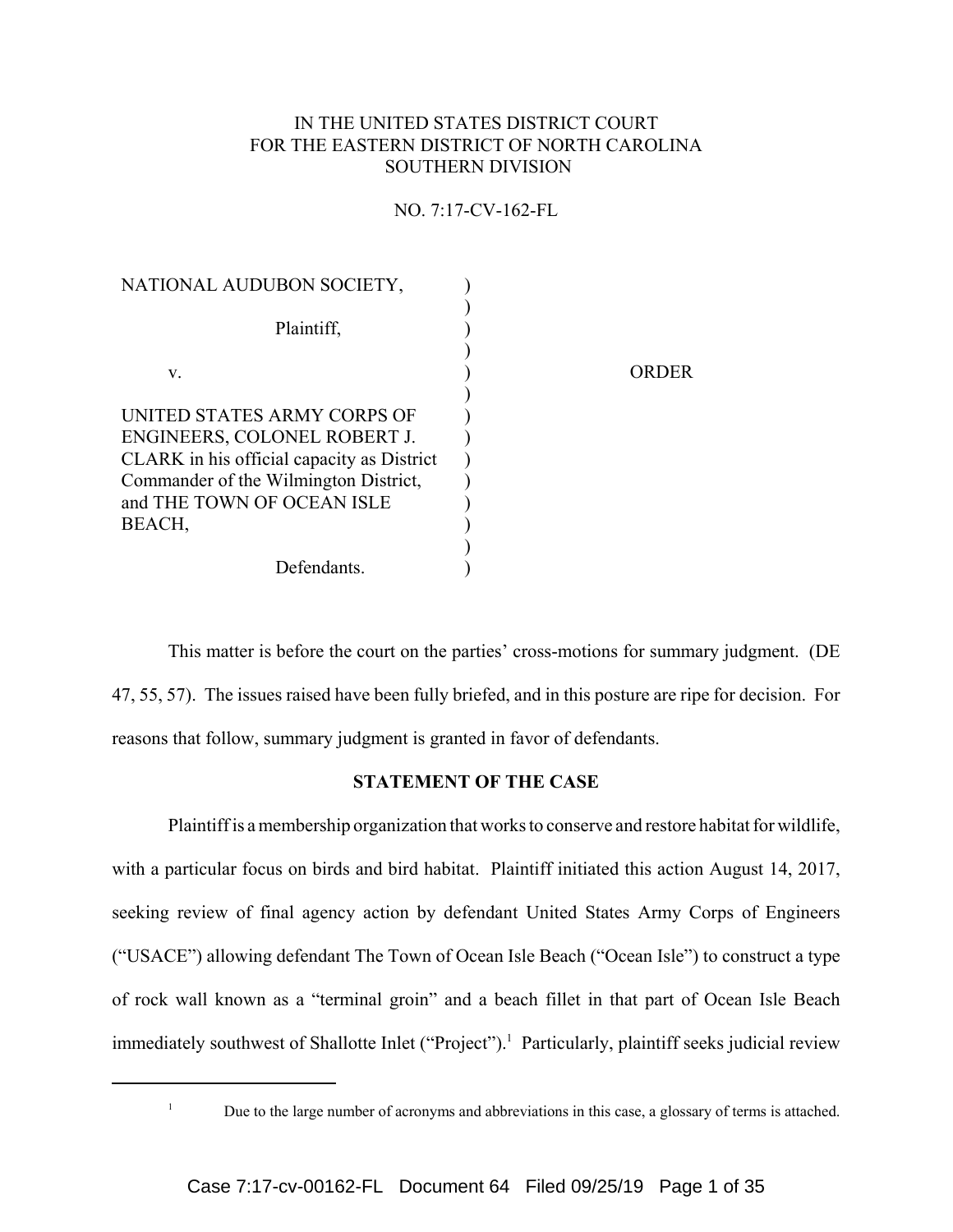of the record of decision ("ROD") issued by USACE, granting Ocean Isle a permit allowing discharge of dredged or fill material into navigable waters, pursuant to section 404 of the Clean Water Act, 33 U.S.C. § 1344, et seq. ("CWA"). Plaintiff also challenges the adequacy of an environmental impact statement ("EIS") prepared by defendant USACE in support of the ROD and permit, pursuant to the National Environmental Policy Act, 42 U.S.C. § 4331, et seq. ("NEPA"). Plaintiff amended its complaint as of right August 28, 2017, joining Ocean Isle as a defendant.

Defendant USACE is an agency within the United States Department of Defense charged with regulating construction in the waters of the United States, pursuant to the CWA, and defendant Colonel Robert J. Clark ("Clark") is district commander at defendant USACE's Wilmington district office (collectively "federal defendants"). Defendant Ocean Isle is an incorporated town located in Brunswick County, North Carolina.

Plaintiff alleges that the federal defendants approved the Project without proper consideration of environmental consequences. In the first claim for relief, plaintiff alleges that USACE violated NEPA where it failed to evaluate fairly the comparative merits of studied alternatives. In the second claim for relief, plaintiff alleges USACE failed to include certain information in NEPA documents essential to a reasoned choice among alternatives, in violation of regulations promulgated by the Council on Environmental Quality ("CEQ regulations"). In its third claim for relief, plaintiff alleges that USACE failed to evaluate "secondary effects" of the studied alternatives, in violation of the CWA and CEQ regulations. In the fourth claim for relief, plaintiff alleges that USACE selected an alternative other than the Least Environmentally Damaging Practicable Alternative ("LEDPA"), in violation of the CWA. Finally, in the fifth claim for relief, plaintiff alleges USACE failed to "independently evaluate" environmental information submitted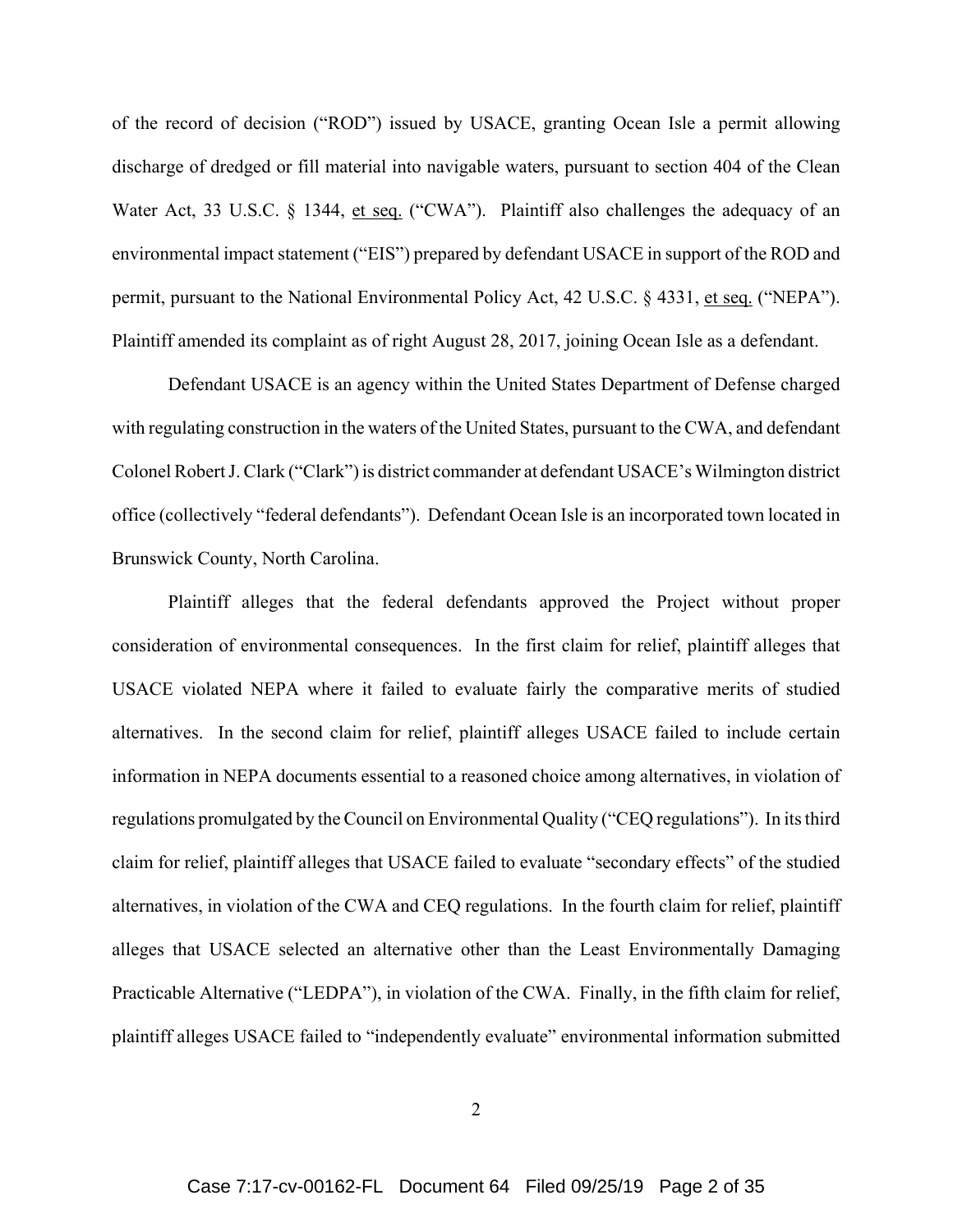by Coastal Planning and Engineering of North Carolina, Inc. ("CPE"), in violation CEQ regulations. In each claim for relief, plaintiff proceeds under the judicial review provisions of the Administrative Procedure Act ("APA"), 5 U.S.C. § 701, et seq.

Plaintiff moved to complete and supplement the administrative record on February 16, 2018. The court allowed as extra-record evidence certain emails purporting to show a conflict of interest and the lack of independent review by defendant USACE, and denied the motion in remaining part. Nat'l Audubon Soc'y v. United States Army Corps of Engineers, No. 7:17-CV-162-FL, 2018 WL 4760124 (E.D.N.C. Sept. 30, 2018). Thereafter, federal defendants submitted the administrative record to the court. See Nat'l Audubon Soc'y v. United States Army Corps of Engineers, No. 7:18-MC-00010-FL (E.D.N.C. Oct. 16, 2018).<sup>2</sup> The administrative record contains voluminous documents involving the permitting process for the Project, broadly including but not limited to defendant Ocean Isle's processing agreement with defendant USACE; CPE's disclosure statement; miscellaneous communications; records from the scoping process; defendant Ocean Isle's permit application; internal drafts, comments, revisions, and draft EIS ("DEIS"); public notice and comment on DEIS; various agency consultations; internal drafts, comments, revisions, and final EIS ("FEIS"); public notice and comment on FEIS; ROD; and the permit.

Plaintiff moved for summary judgment on November 21, 2018, relying upon the completed administrative record, as well as declarations from several of its members. Each defendant also moved for summary judgment on January 31, 2019, relying upon the same.

<sup>&</sup>lt;sup>2</sup> The administrative record is docketed in the miscellaneous case file noted above, pursuant to amended case management order entered November 29, 2017. Hereinafter, all citations to the administrative record shall be denoted as "R."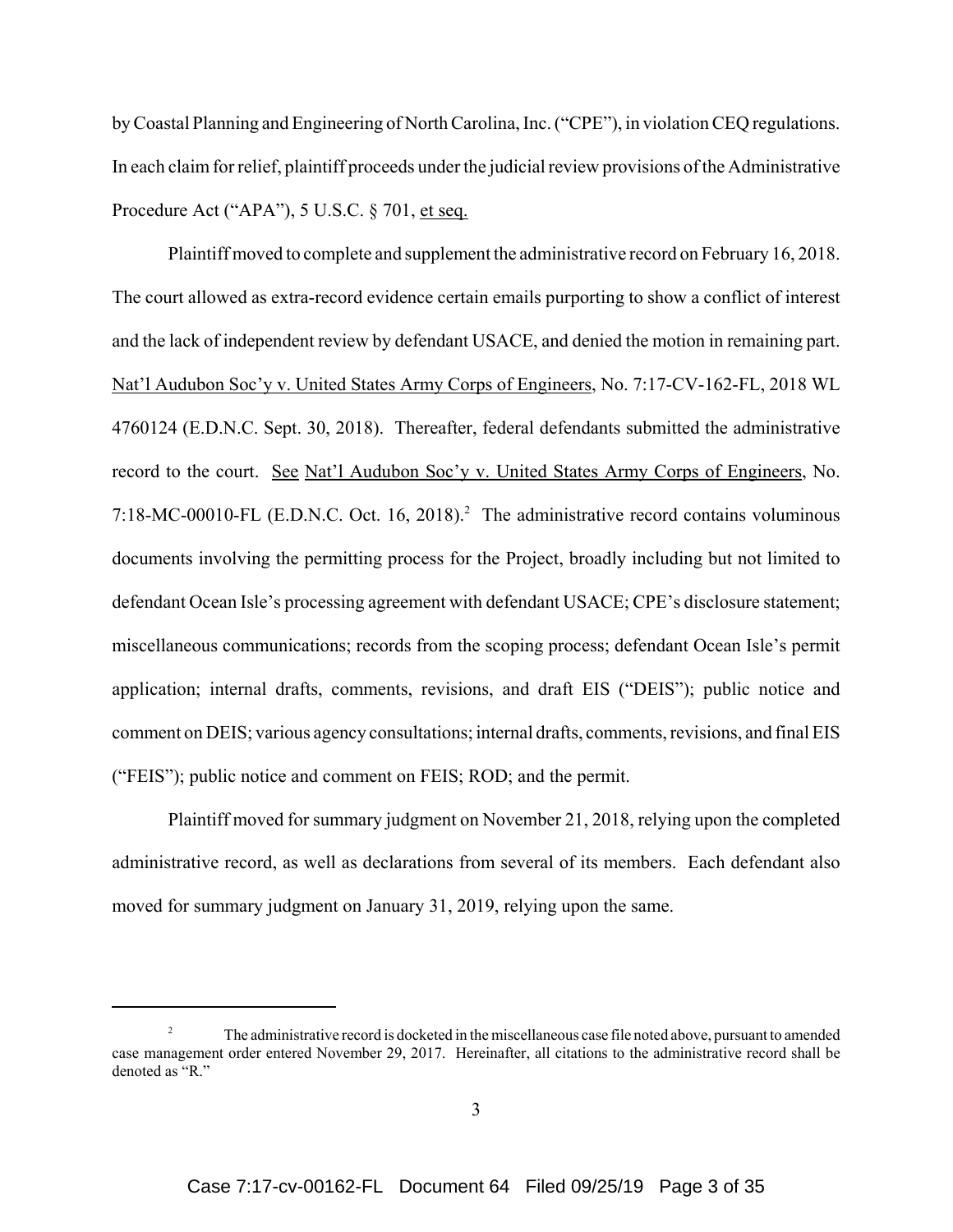#### **STATEMENT OF THE UNDISPUTED FACTS**

The undisputed facts may be summarized as follows. Ocean Isle Beach is a coastal barrier island in southwest Brunswick County, North Carolina. (R. 8228). The island spans approximately 5.6 miles west-to-east from Tubbs Inlet to Shallotte Inlet and 0.6 miles north-to-south from the Intracoastal Waterway to the Atlantic Ocean. (R. 8185, 8228). Holden Beach, also a barrier island, lies to the east of Shallotte Inlet, which connects the Atlantic Ocean to the Intracoastal Waterway before joining Shallotte River. (R. 8186). Ocean Isle Beach and Holden Beach provide important habitats for birds and other wildlife, including the piping plover and red knot, which are federally protected shorebirds. (See R. 8253–85).

In 2001, the United States began protecting Ocean Isle Beach's shoreline by dredging sand from a "borrow area" in Shallotte Inlet, and placing that sand along approximately three miles of defendant Ocean Isle's shoreline ("Federal Project"). (R. 8186–87, 8532, 10954). Following initial construction of the Federal Project, the beach was scheduled for renourishment every three years, and in practice renourished in 2006-2007, 2010, and 2014. (R. 8197–98, 8204). The far eastern end of the island was not included in the Federal Project because of the predicted high rates of loss of beach fill due to erosion. (R. 8196). As predicted, severe erosion plagued the eastern end of the island. (See R. 8198). Despite efforts to stop the shoreline's advance, including use of sandbag revetments beginning in 2005 and additional beach nourishment in 2007, erosion destroyed several houses, portions of streets, and certain utilities. (R. 8197–99, 8204).

In 2011, the North Carolina General Assembly passed a law allowing construction of terminal groins in North Carolina. (R. 342–45). Following the change in state law, defendant Ocean Isle commissioned CPE to prepare a feasibility study to determine whether a terminal groin would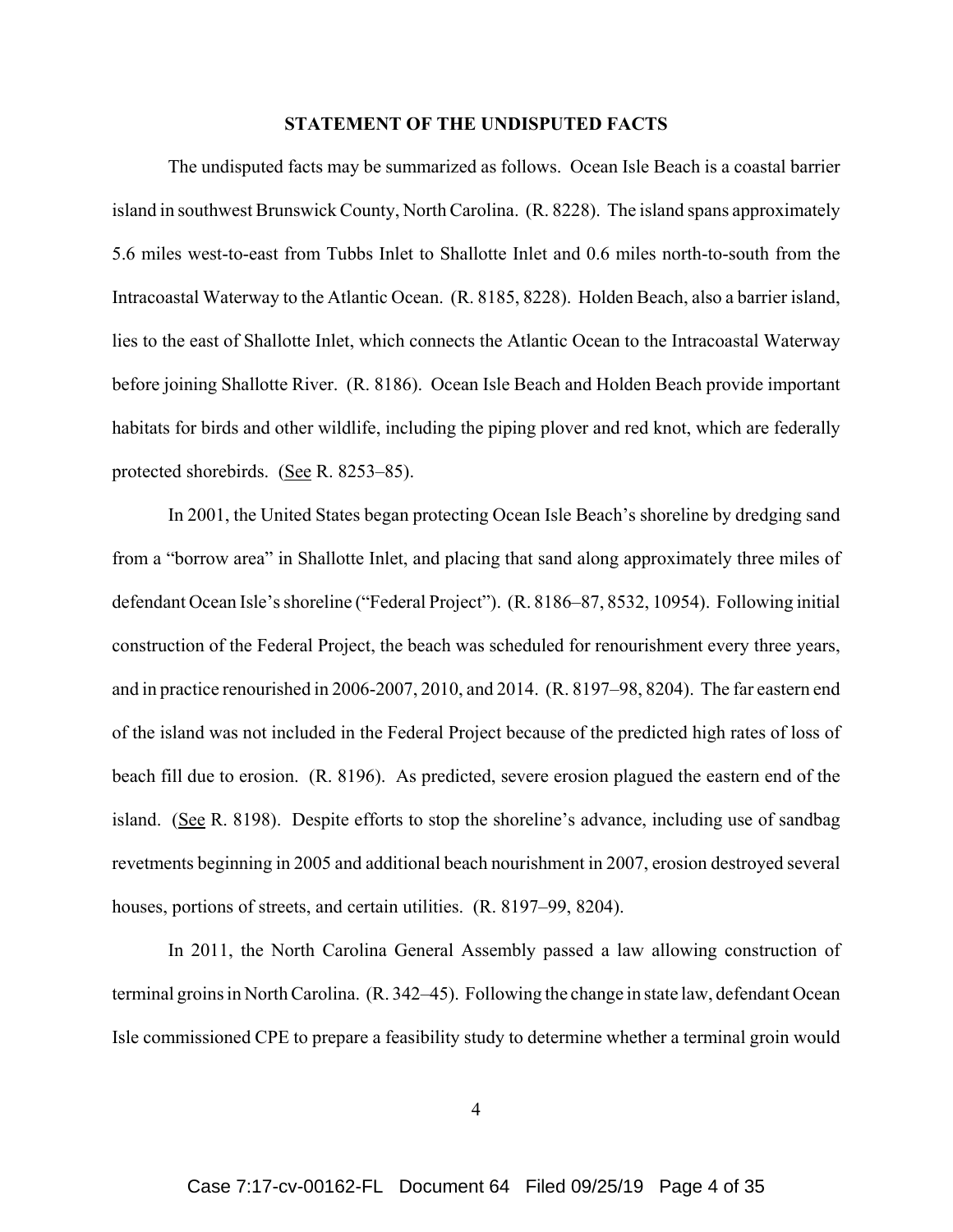resolve defendant Ocean Isle's erosion problem along its eastern shoreline. (R. 146–83). CPE preliminarily determined that a terminal groin feasibly would reduce erosion rates and periodic nourishment events, and avert further damage at the eastern end of the island. (R. 181–82).

In May 2012, defendant Ocean Isle asked defendant USACE to formally initiate the environmental review and approval process for the Project, and after interviewing several environmental consulting firms recommended CPE as the contractor to prepare the EIS for the Project. (R. 40). After reviewing CPE's qualifications, defendant USACE selected CPE to prepare the EIS. (R. 60–61). CPE executed a disclosure statement representing it had "not entered into and, during the lifetime of the EIS preparation, will not enter into any agreement affording us or any Subcontractors that we may hire with any direct or indirect financial interest in the planning, design, construction or operation" of the Project. (R. 91). Shortly thereafter, defendant Ocean Isle entered into a processing agreement with defendant USACE. (R. 105–11). On September 15, 2014, defendant Ocean Isle, with CPE acting as its agent, filed a permit application with defendant USACE seeking permission to construct a terminal groin and place approximately 264,000 cubic yards of sand along the beach. (R. 588–615).

Environmental review of the Project took place over five years following defendant Ocean Isle's initial contact with defendant USACE. On January 23, 2015, defendant USACE issued its DEIS, together with public notice seeking comments on the DEIS and proposed project. (R. 3920–33, 3960–4903). Defendant USACE held a public hearing on the proposed project and the DEIS on March 3, 2015. (R. 4926–5015). After reviewing public comment on the DEIS, defendant USACE responded to the comments and issued public notice of its FEIS on April 29, 2016, again requesting public comment. (R. 8161–68, 8170–9522).

5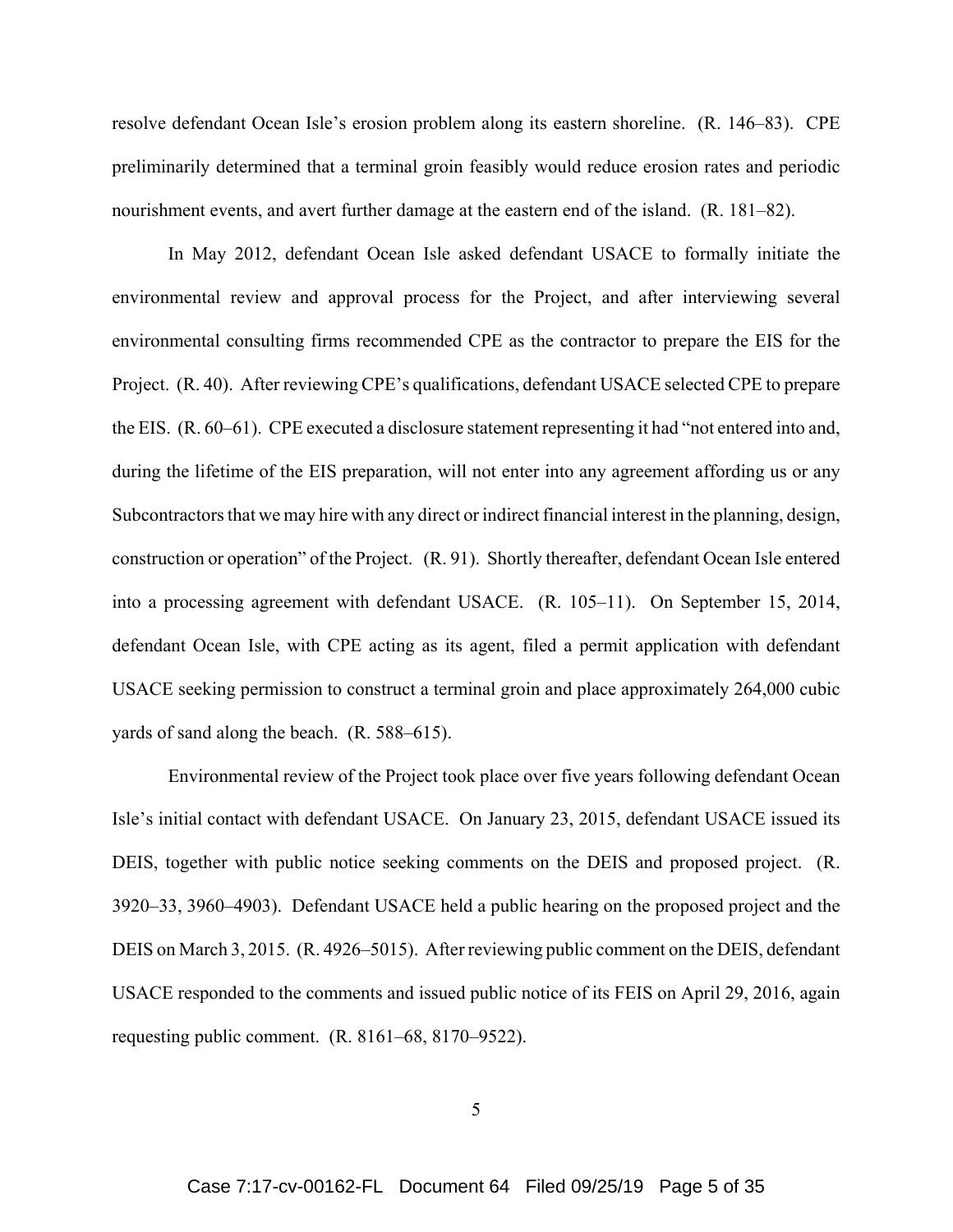The purpose of defendant Ocean Isle's project was to reduce erosion along its eastern shoreline, maintain defendant Ocean Isle's tax base, maintain recreational resources, and balance the needs of the human environment with protecting natural resources. (R. 8196). The FEIS reviewed five project alternatives. Alternative one continued existing beach management practices. (R. 8203–08). Alternative two continued the Federal Project, but removed sand bag barricades where erosion occurs. (R. 8209). Alternative three continued the Federal Project, along with nonfederally-sponsored beach nourishment activities along the eastern portion of Ocean Isle. (R. 8210–12). Alternative four provided the same beach fill as alternative three, along with targeted dredging to realign the main channel in the Shallotte Inlet. (R. 8213–14). Finally, alternative five called for constructing a 750-foot terminal groin at the eastern end of the beach and add beach fill to the west of the groin. (R. 8215–16). Alternative five is depicted below:

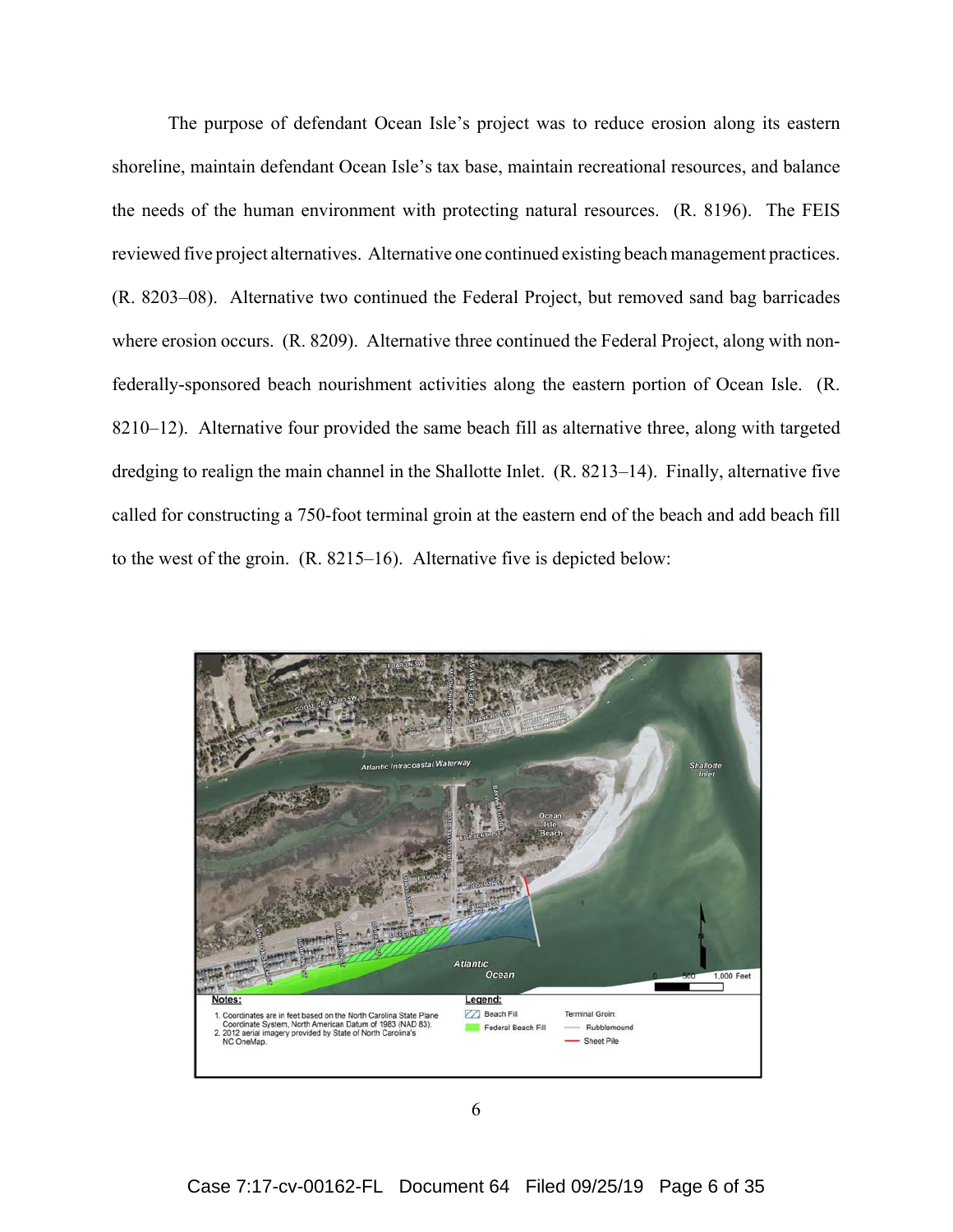(R. 8226).

To compare alternatives, the FEIS relied upon light detection and ranging ("LiDAR") surveys,<sup>3</sup> beach profile surveys, the Delft3D model,<sup>4</sup> and maximum periodic nourishment volume per operation. (R. 8202–03). The FEIS included discussion of each alternative's economic costs, as well as each alternative's potential environmental impacts. (See R. 8202–8374). Pursuant to the Endangered Species Act ("ESA"), defendant USACE also consulted the United States Fish and Wildlife Service ("USFWS") and National Marine Fisheries Service ("NMFS"), both of which determined the terminal groin did not jeopardize the continued existence of threatened or endangered species or result in the destruction or adverse modification of designated critical habitat. (R. 6216, 6446).

On February 27, 2017, defendant USACE issued its ROD, concluding that the terminal groin was the LEDPA. (R. 10954–55, 10970, 10978–79). In reaching its decision, defendant USACE determined that alternatives one and two were not practicable because they would not meet the Project purpose of mitigating chronic erosion on the eastern shoreline of Ocean Isle. (R. 10971–74). Alternatives three and four were determined to be practicable, but they were not the least environmentally damaging alternative because they would require more frequent and extensive beach nourishment than the terminal groin, jeopardizing the recovery of species harmed during those nourishment operations. (R. 10975, 10977). Alternative four also would disturb intertidal habitat as a result of channel realignment. (R. 10977). In the ROD, defendant USACE responded to

<sup>3</sup> "LiDAR is an optical remote sensing technology that measures the ground elevation or seafloor at relatively high spatial resolutions." (R. 8202).

<sup>&</sup>lt;sup>4</sup> The Delft3D model "simulates flows, sediment transport, and bathymetric changes by using advanced sediment transport formulations that respond to forcing functions that include waves, tides, winds, and density gradients." (R. 8203, 8589).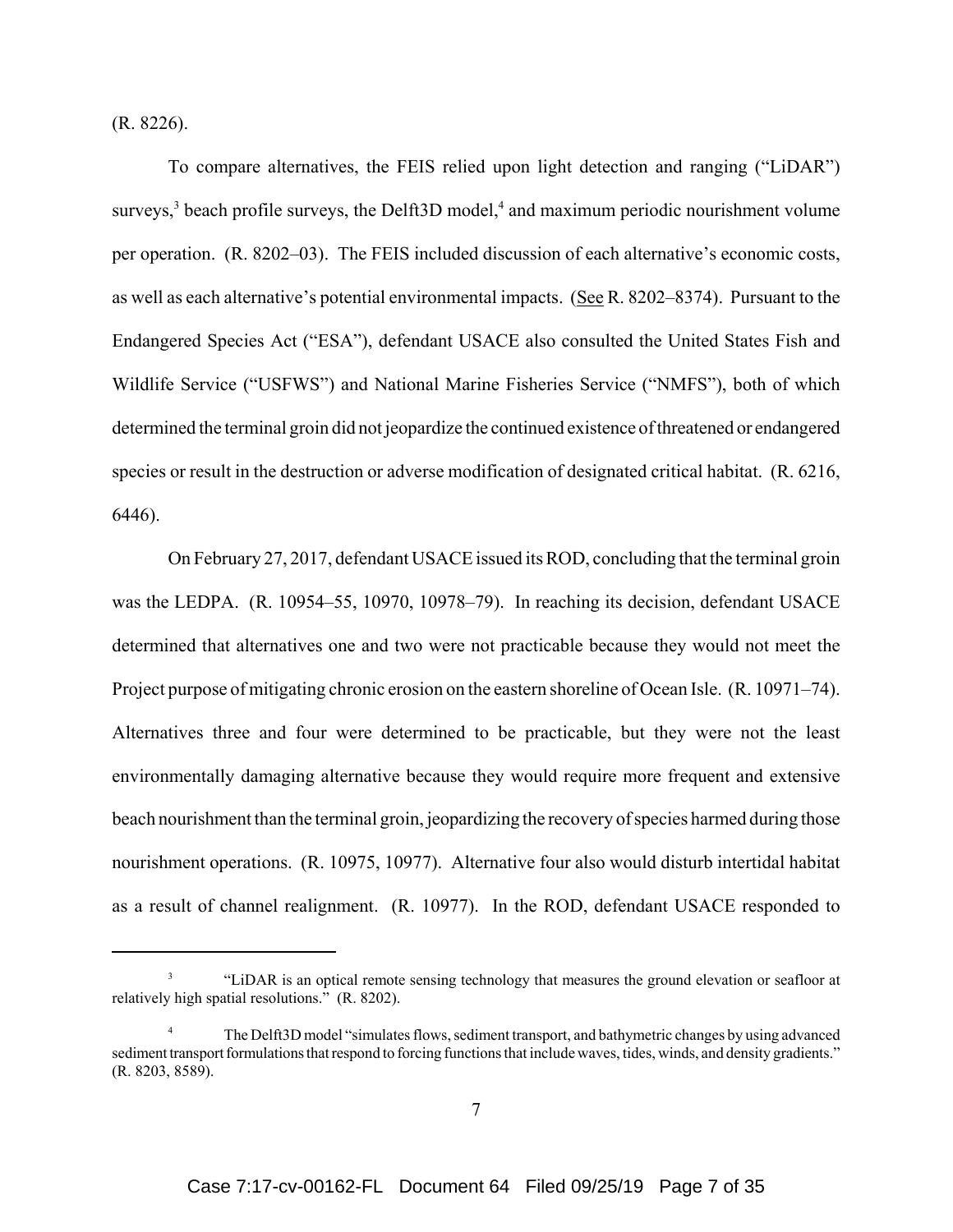comments on the FEIS, justifying its decision. (See R. 11004–50). Thereafter, defendant USACE issued defendant Ocean Isle a permit under the CWA. (R. 11520–70).

Additional facts pertinent to the instant motions will be discussed below.

#### **DISCUSSION**

A. Standards of Review

1. Summary Judgment

Summary judgment is appropriate where "the movant shows that there is no genuine dispute as to any material fact and the movant is entitled to judgment as a matter of law." Fed. R. Civ. P. 56(a). On cross-motions for summary judgment, the court "consider[s] each motion separately on its own merits to determine whether [any] of the parties deserves judgment as a matter of law." Defs. of Wildlife v. N. Carolina Dep't of Transp., 762 F.3d 374, 392 (4th Cir. 2014). The party seeking summary judgment "bears the initial responsibility of informing the district court of the basis for its motion, and identifying those portions of [the record] which it believes demonstrate the absence of a genuine issue of material fact." Celotex Corp. v. Catrett, 477 U.S. 317, 323 (1986).

Once the moving party has met its burden, the non-moving party must then "come forward with specific facts showing that there is a genuine issue for trial." Matsushita Elec. Indus. Co. Ltd. v. Zenith Radio Corp., 475 U.S. 574, 586–87 (1986) (internal quotation omitted). Only disputes between the parties over facts that might affect the outcome of the case properly preclude entry of summary judgment. See Anderson v. Liberty Lobby, Inc., 477 U.S. 242, 247-48 (1986) (holding that a factual dispute is "material" only if it might affect the outcome of the suit and "genuine" only if there is sufficient evidence for a reasonable jury to return a verdict for the non-moving party).

"[A]t the summary judgment stage the [court's] function is not [itself] to weigh the evidence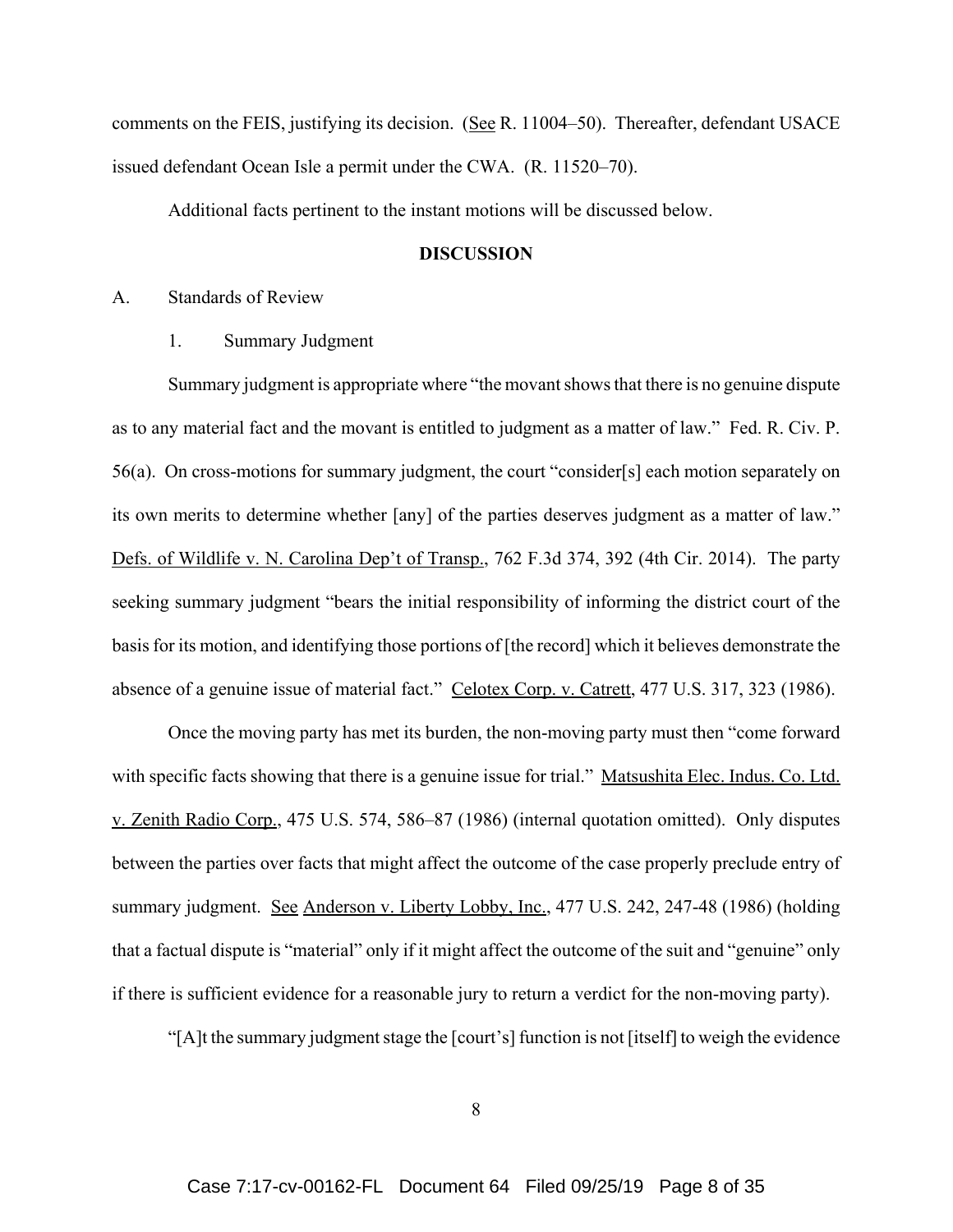and determine the truth of the matter but to determine whether there is a genuine issue for trial." Id. at 249. In determining whether there is a genuine issue for trial, "evidence of the non-movant is to be believed, and all justifiable inferences are to be drawn in [non-movant's] favor." Id. at 255; see United States v. Diebold, Inc., 369 U.S. 654, 655 (1962) ("On summary judgment the inferences to be drawn from the underlying facts contained in [affidavits, attached exhibits, and depositions] must be viewed in the light most favorable to the party opposing the motion.").

Nevertheless, "permissible inferences must still be within the range of reasonable probability, ... and it is the duty of the court to withdraw the case from the [factfinder] when the necessary inference is so tenuous that it rests merely upon speculation and conjecture." Lovelace v. Sherwin-Williams Co., 681 F.2d 230, 241 (4th Cir. 1982) (quotations omitted). Thus, judgment as a matter of law is warranted where "the verdict in favor of the non-moving party would necessarily be based on speculation and conjecture." Myrick v. Prime Ins. Syndicate, Inc., 395 F.3d 485, 489 (4th Cir. 2005). By contrast, when "the evidence as a whole is susceptible of more than one reasonable inference, a [triable] issue is created," and judgment as a matter of law should be denied. Id. at 489-90.

## 2. APA

"A person . . . adversely affected by agency action within the meaning of a relevant statute[,]" 5 U.S.C. § 702, may bring an action pursuant to the judicial review provisions of the APA, id. § 701, et seq., to challenge "final agency action<sup>[1]</sup> Id. § 704. "The reviewing court shall . . . hold unlawful and set aside any agency action, findings, and conclusions found to be . . . arbitrary, capricious, an abuse of discretion, or otherwise not in accordance with law." 5 U.S.C. § 706(2)(A). The scope of "arbitrary and capricious" review is narrow, but the court must ensure that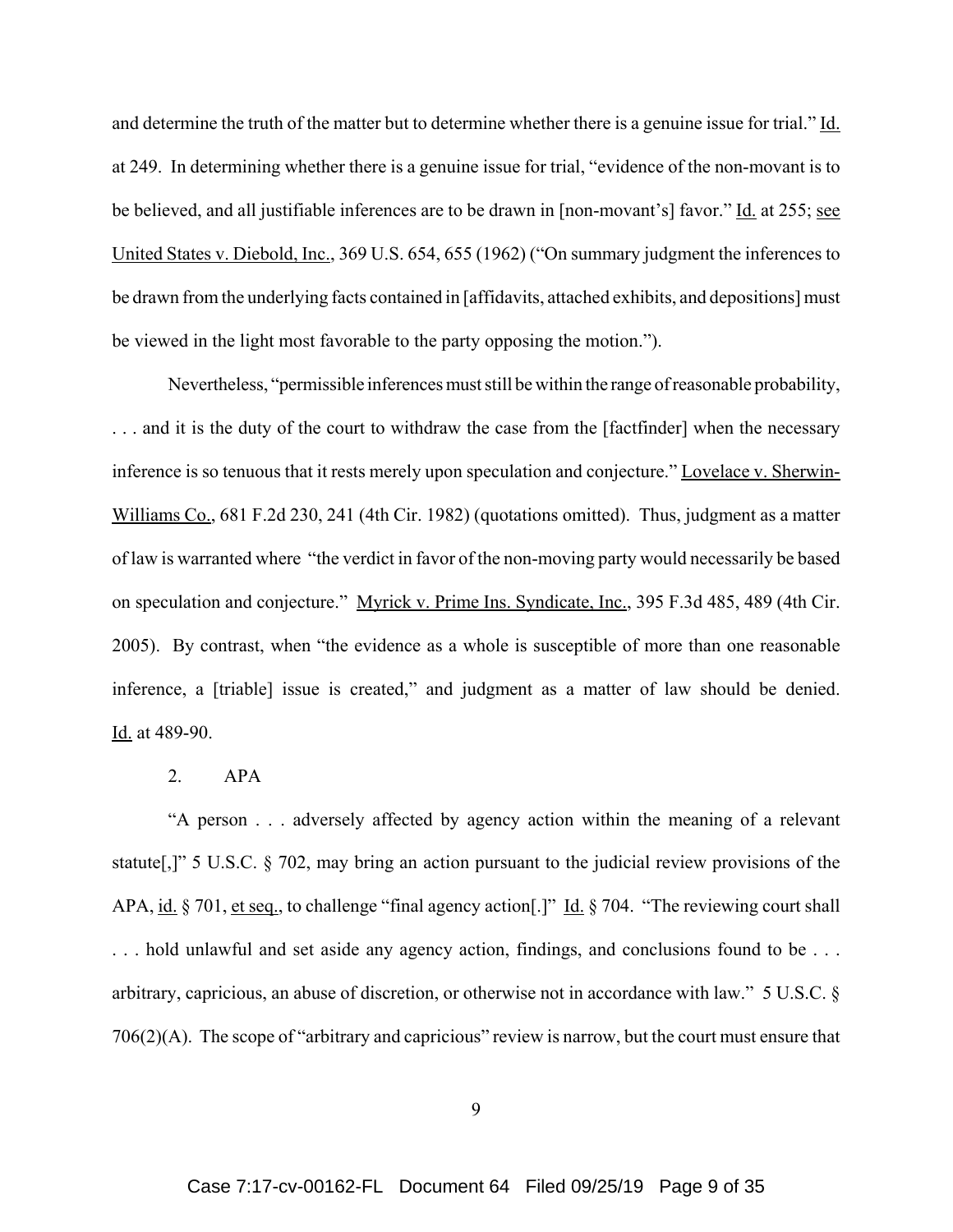"the agency examine[s] the relevant data and articulate[s] a satisfactory explanation for its action including a rational connection between the facts found and the choice made." Motor Vehicle Mfrs. Ass'n of U.S., Inc. v. State Farm Mut. Auto. Ins. Co., 463 U.S. 29, 43 (1983); see N.C. Wildlife Fed'n v. N.C. Dep't of Transp., 677 F.3d 596, 601 (4th Cir. 2012) (The court "must ensure that the agency has examined the relevant data and articulated a satisfactory explanation for its action, and must not reduce itself to a rubber-stamp of agency action.") (internal citations and quotation marks omitted ). "Both NEPA and CWA claims are subject to judicial review under the APA." Ohio Valley Envtl. Coal. v. Aracoma Coal Co., 556 F.3d 177, 189 (4th Cir. 2009).

B. NEPA

Plaintiff's first, second, and fifth claims arise under NEPA. NEPA "establishes a national policy to encourage productive and enjoyable harmony" between humans and their environment, "and was intended to reduce or eliminate environmental damage and to promote the understanding of the ecological systems and natural resources important to the United States." Defs. of Wildlife, 762 F.3d at 393. For every major federal action significantly affecting the quality of the human environment, the agency involved must prepare an EIS "that discloses and evaluates, among other things, the environmental impact of the proposed action, unavoidable adverse effects of the proposed action, and alternatives to the proposed action." Id. at 393–94; 42 U.S.C.  $\S$  4332(C); see 40 C.F.R. § 1508.18.

NEPA mandates "a set of 'action-forcing' procedures that require that agencies take a 'hard look' at environmental consequences, . . . and that provide for broad dissemination of relevant environmental information." Robertson v. Methow Valley Citizens Council, 490 U.S. 332, 350 (1989) (internal quotations and citations omitted). "What constitutes a 'hard look' cannot be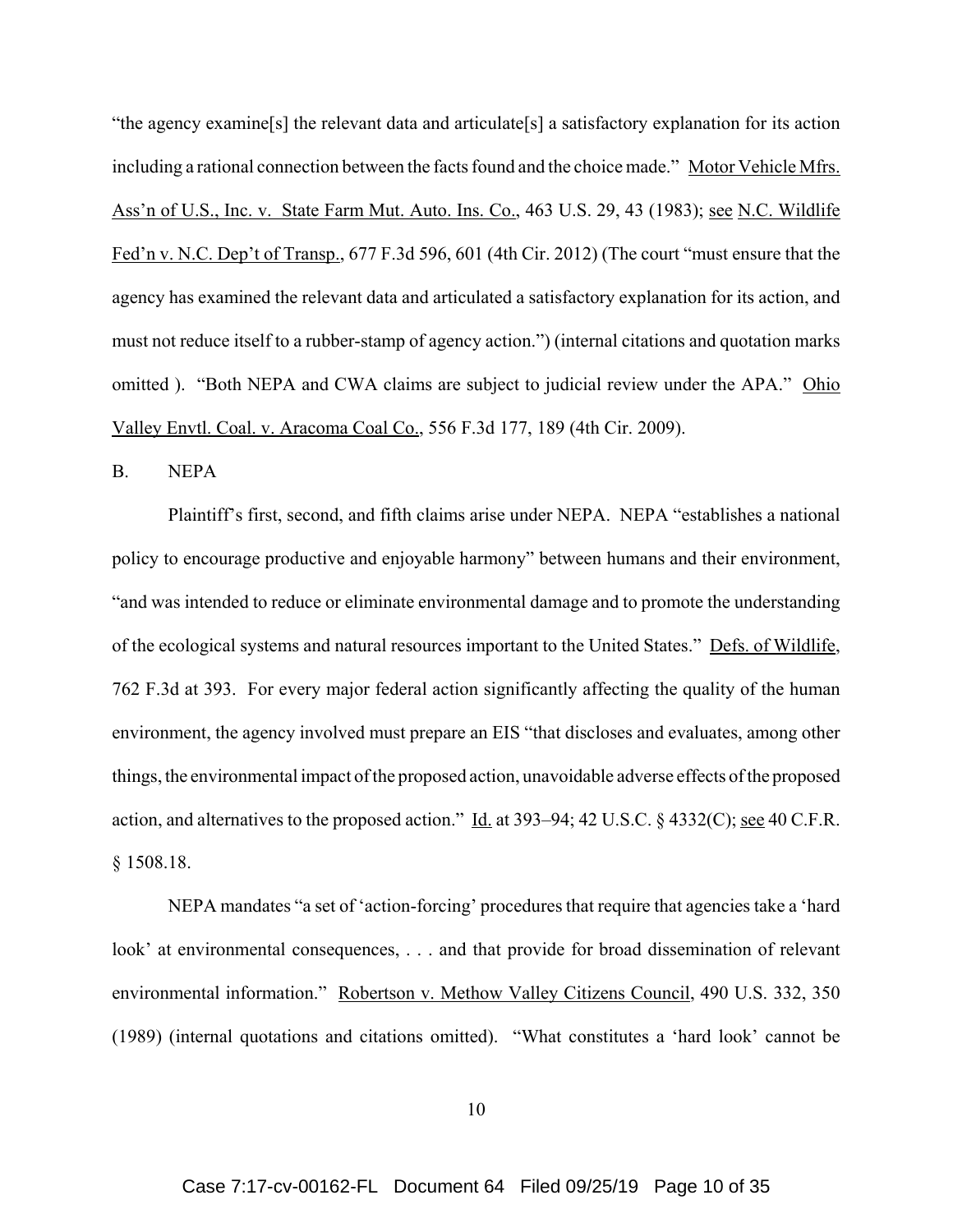outlined with rule-like precision. At the least, however, it encompasses a thorough investigation into the environmental impacts of an agency's action and a candid acknowledgment of the risks that those impacts entail." Nat'l Audubon Soc'y v. Dep't of Navy, 422 F.3d 174, 185 (4th Cir. 2005). "[A] court reviewing an EIS for NEPA compliance must take a holistic view of what the agency has done to assess environmental impact. Courts may not 'flyspeck' an agency's environmental analysis, looking for any deficiency, no matter how minor." Id. at 186. "If the agency has followed the proper procedures, and if there is a rational basis for its decision, [the court] will not disturb its judgment." Hodges v. Abraham, 300 F.3d 432, 445 (4th Cir. 2002).

## 1. Defendant USACE's Oversight of EIS Development

In preparing an EIS, "[t]he agency shall independently evaluate the information submitted and shall be responsible for its accuracy." 40 C.F.R. § 1506.5(a). If the agency elects to hire a third party contractor to create the EIS, the regulations impose two requirements. First, the contractor must execute a disclosure statement "specifying that they have no financial or other interest in the outcome of the project." Id.  $\S 1506.5(c)$ . Second, the agency "shall furnish guidance and participate in the preparation and shall independently evaluate the statement prior to its approval and take responsibility for its scope and contents." Id.  $\S 1506.5(c)$ .

## a. CPE's Alleged Conflict of Interest

The first issue presented is whether CPE had a conflict of interest that prevented it from serving as an unbiased third party contractor.

Defining "financial or other interest in the outcome of the project" is an issue of first impression for this court. The term broadly covers "any known benefits other than general enhancement of professional reputation. This includes any financial benefit such as a promise of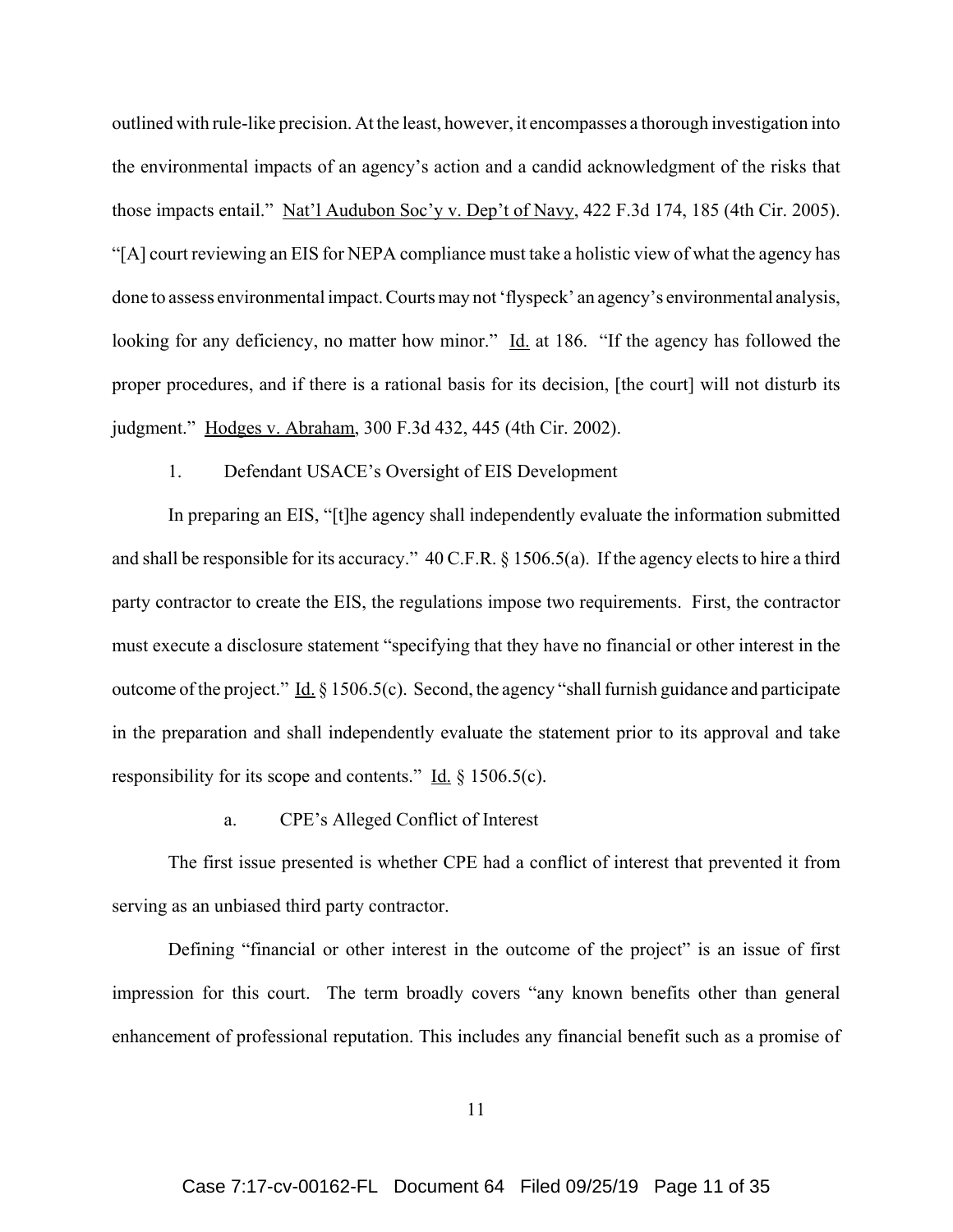future construction or design work on the project." Forty Most Asked Questions Concerning CEQ's National Environmental Policy Act Regulations ("Forty Questions"), 46 Fed.Reg. 18,026, 18,031 (Council on Envtl. Quality 1981). Examples of such benefits include "an agreement to perform the construction," being "the owner of the construction site," or a contract for EIS preparation that contains "incentive clauses or guarantees of any future work on the project." Guidance Regarding NEPA Regulations, 48 Fed.Reg. 34,263, 34,266 (Council on Envtl. Quality 1983).<sup>5</sup>

The United States Court of Appeals for the Fourth Circuit has not interpreted the scope of  $\S 1506.5(c)$ . However, other circuit courts emphasize the importance of a future benefit arising from approval of the project. The United States Court of Appeals for the Tenth Circuit found a contract for preliminary design work between an applicant and the contractor insufficient to create a conflict of interest where final design work had been omitted from the contract in effect at the time the contractor was employed to develop an EIS. Associations Working for Aurora's Residential Env't v. Colorado Dep't of Transp. ("AWARE"), 153 F.3d 1122, 1128 (10th Cir. 1998). Similarly, the United States Court of Appeals for the Ninth Circuit rejected a claim that a contractor preparing the EIS and also helping an applicant obtain permit approvals created a conflict of interest. Cachil Dehe Band of Wintun Indians of Colusa Indian Cmty. v. Zinke, 889 F.3d 584, 607–08 (9th Cir. 2018).

The Ninth and Tenth Circuit's reasoning is persuasive. Section 1506.5(c) addresses conflicts arising from interests in "the outcome of the project." The CEQ regulations caution that "[w]hen

<sup>5</sup> "CEQ's interpretation of NEPA is entitled to substantial deference." Andrus v. Sierra Club, 442 U.S. 347, 358 (1979); Nat'l Audubon Soc'y, 422 F.3d at 184.

 $6$  Indeed, this court has found only one district court opinion within this circuit has even cited to 40 C.F.R. § 1506.5(c). See Bragg v. Robertson, 54 F. Supp. 2d 653, 667 (S.D.W. Va. 1999).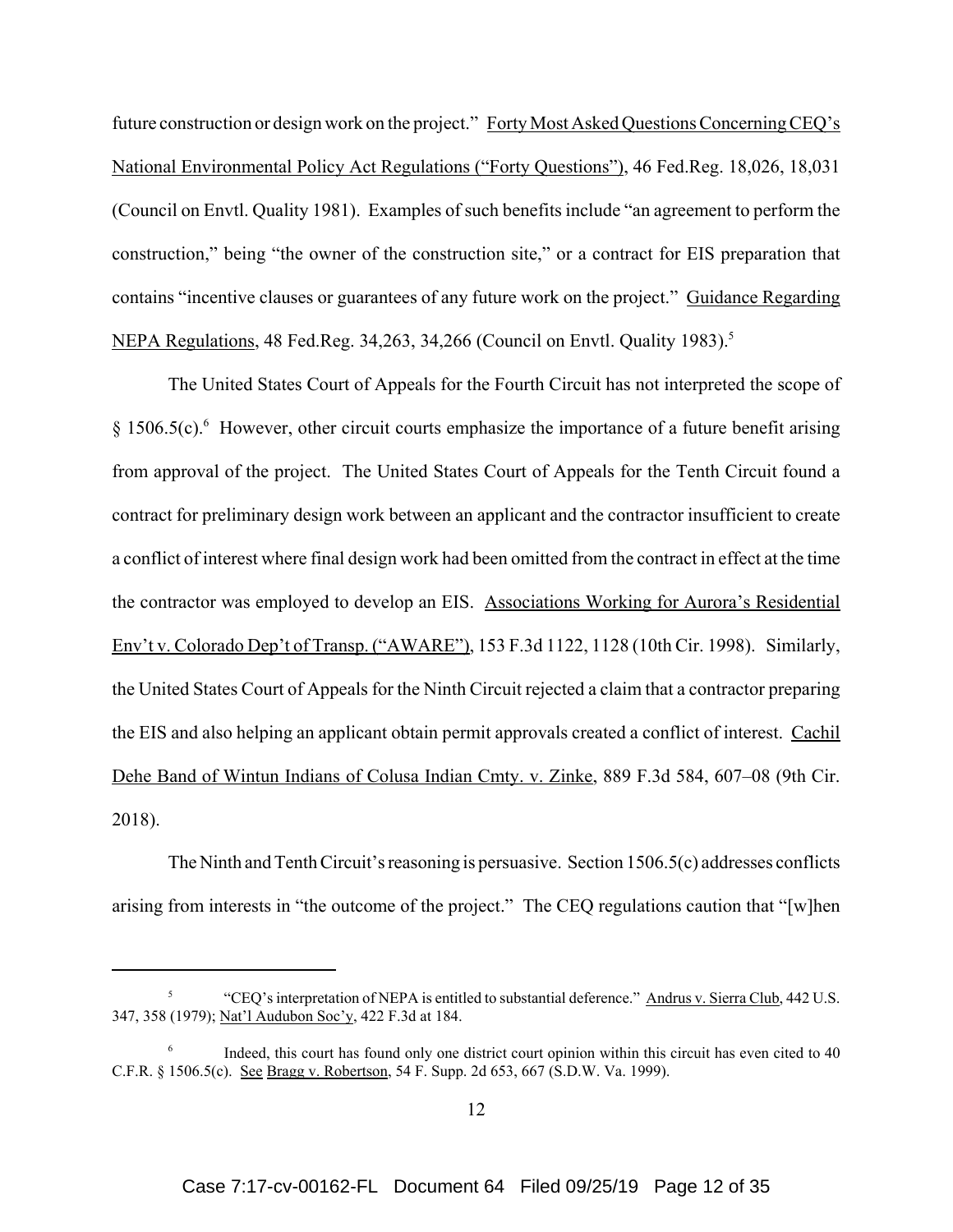a consulting firm has been involved in developing initial data and plans for the project, but does not have any financial or other interest in the outcome of the decision, it need not be disqualified from preparing the EIS." Forty Questions, 46 Fed. Reg. at 18,031. "Further, § 1506.5(c) does not prevent an applicant from submitting information to an agency." Guidance Regarding NEPA Regulations, 48 Fed. Reg. at 34,266.

On July 2, 2012, after reviewing defendant Ocean Isle's proposal to use CPE as a contractor for the EIS, (see R. 40–44), defendant USACE chose to use CPE, conditional on execution of a disclosure statement and completion of the processing agreement. (R. 93). CPE executed its § 1506.5(c) disclosure statement on July 13, 2012, representing that it had "not entered into and, during the lifetime of the EIS preparation, will not enter into any agreement affording us . . . with any direct or inclirect financial interest in the planning, design, construction or operation of the [project], except with regard to the preparation of the EIS." (R. 91). CPE also agreed to "make a full disclosure of the scope and extent of the firm's prior involvement" with the Project in the DEIS. (R. 91). Subsequently, defendants Ocean Isle and USACE completed the processing agreement on August 21, 2012, in which defendant Ocean Isle also represented CPE did not have a conflict of interest. (R. 105–11).

The record does not disclose that CPE had an interest in the Project outcome. Plaintiff makes much of the fact that CPE, acting as agent for defendant Ocean Isle, submitted the application for a permit to build the terminal groin. (R. 588–615). Relying on emails from an attorney for defendant USACE, (see R. 72, 74), plaintiff asserts this is a conflict of interest. As noted above, the court rejects this position as an incorrect interpretation of the CEQ regulations. The mere fact that CPE filled out a permit application or did preliminary design work on behalf of defendant Ocean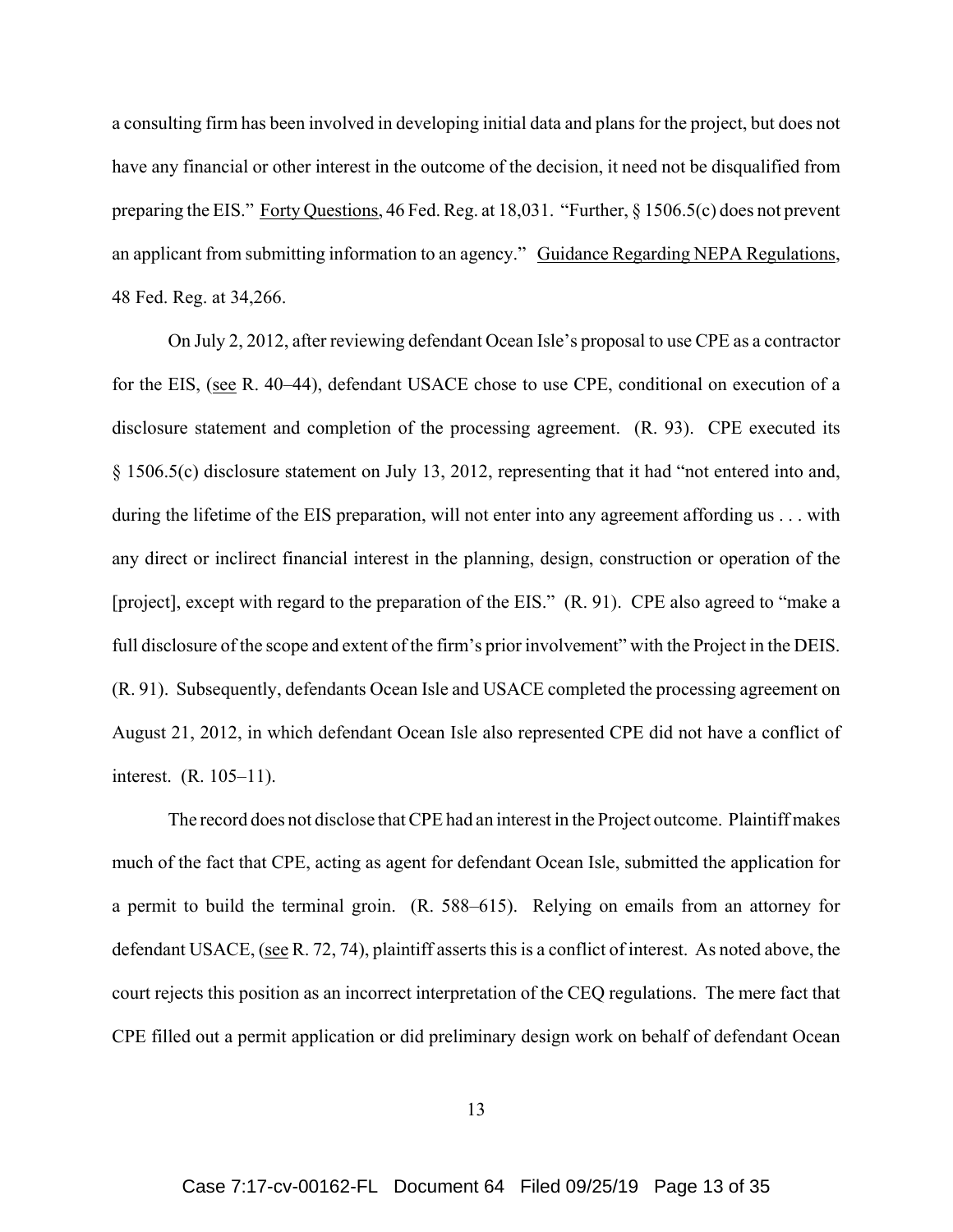Isle does not create an interest in the outcome of the Project unless accompanied with a promise of future work.<sup>7</sup> See Colusa Indian Cmty., 889 F.3d at 607–08; AWARE, 153 F.3d at 1128.

The record is awash with examples showing no such promise of future work from defendant Ocean Isle existed before the ROD issued. For example, Brad Rosov ("Rosov"), CPE's primary contact with defendant USACE, commented that "I don't think that we will have permits in hand in time to go to bid this fall." (R. 6201 (emphasis added)). In another instance, Rosov listed several items defendant Ocean Isle needed to complete before constructing the terminal groin and indicated that, "due to the 3rd party contract, we are prohibited from assisting the Town with these tasks until the ROD is issued." (R. 10934). Even CPE's correspondence with defendant Ocean Isle following issue of the ROD shows that CPE and defendant Ocean Isle had not developed a "Scope of Work and formalized cost associated with the 'During Construction' services for the terminal groin project as well as the 'Year 1 Post-Construction' services." (R. 11573).

Plaintiff asserts that the court already held CPE had a conflict of interest when it allowed certain emails from CPE to defendant Ocean Isle to be considered as extra record evidence. See Nat'l Audubon Soc'y, 2018 WL 4760124 at \*5. Plaintiff misinterprets the court's decision. The court merely held that "any failure to evaluate CPE's work product in light of CPE's close association with the permit applicant, namely, defendant Ocean Isle, constitutes the type of 'bad faith or improper behavior' that justifies consideration of extra-record evidence." Nat'l Audubon Soc'y, 2018 WL 4760124 at \*5. However, at the time the court issued its prior order, it had not determined what constitutes a conflict of interest under 40 C.F.R. § 1506.5(c), and it did not have

Plaintiff argues being an agent inherently creates a conflict for CPE. (Pl. Mem. (DE 60) at 20 (citing Constr. Techniques, Inc. v. Dominske, 928 F.2d 632, 637 (4th Cir. 1991)). Plaintiff's argument is unpersuasive, as the CEQ regulations, not general principles of agency, define what types of interests create a conflict under NEPA. See 40 C.F.R. § 1506.5(c).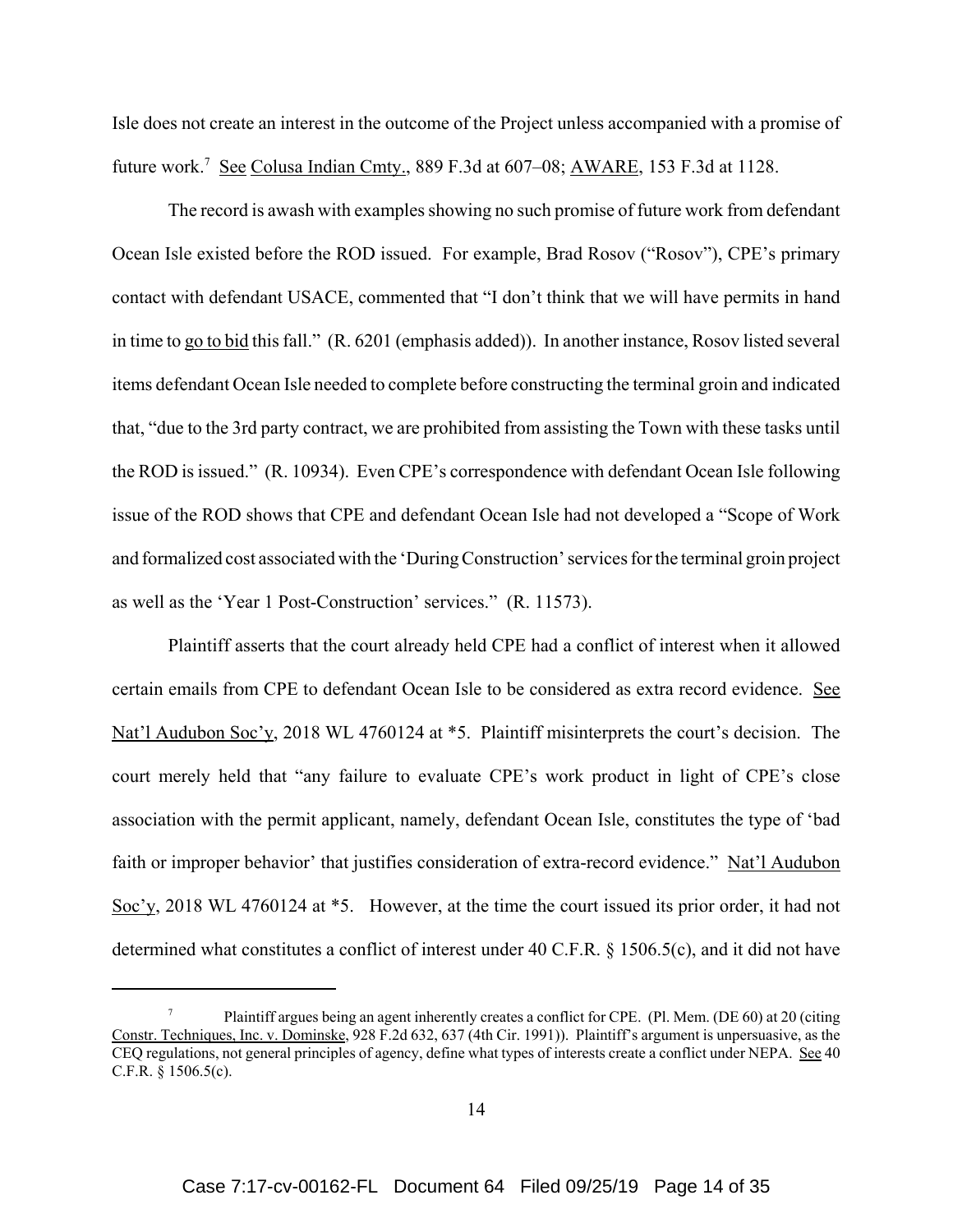a complete administrative record before it. Accordingly, CPE did not have conflict of interest in preparing the EIS for defendant USACE.<sup>8</sup>

b. Defendant USACE's Independent Evaluation of CPE's Work

The next issue is whether defendant USACE fulfilled its duty to "independently evaluate" CPE's work. See 40 C.F.R. § 1506.5(a), (c). An agency relying on a third-party contractor to prepare an EIS "clearly may not substitute a private firm's efforts and analysis for its own, and it must bear responsibility for the ultimate work product." Essex Cty. Pres. Ass'n v. Campbell, 536 F.2d 956, 960 (1st Cir. 1976); see Sierra Club, Inc. v. United States Forest Serv., 897 F.3d 582, 594–96 (4th Cir. 2018). An agency has discharged its duty to independently evaluate an independent contractor's work where it has "consistently exercised control over the scope, content, and development of the EIS." Communities Against Runway Expansion, Inc. v. F.A.A., 355 F.3d 678, 687 (D.C. Cir. 2004); see Essex Cty. Pres. Ass'n, 536 F.2d at 959–60. In determining if an agency has fulfilled its obligation, "the [c]ourt 'can evaluate the oversight that the agency provided to the [EIS] process as a factual matter and make a determination upholding the [EIS].'" Colusa Indian Cmty., 889 F.3d at 608 (alterations in original) (quoting AWARE, 153 F.3d at 1129).

The administrative record demonstrates that defendant USACE was involved in the development of the EIS throughout the review process. Defendant USACE organized and led early meetings integral to identifying issues to be addressed in the EIS, including the public scoping meeting in October 2012 and the project review team<sup>9</sup> meeting in March 2013. (See R. 424–38, R.

Even if CPE did have a conflict of interest, such conflict does not invalidate an FEIS or ROD unless defendant USACE also failed to independently evaluate CPE's work. Colusa Indian Cmty., 889 F.3d at 608; AWARE, 153 F.3d at 1129.

The project review team consisted of representatives from state and federal agencies, non-profit groups, and defendant Ocean Isle, all of which would assist in the development of the EIS. (R. 467–68).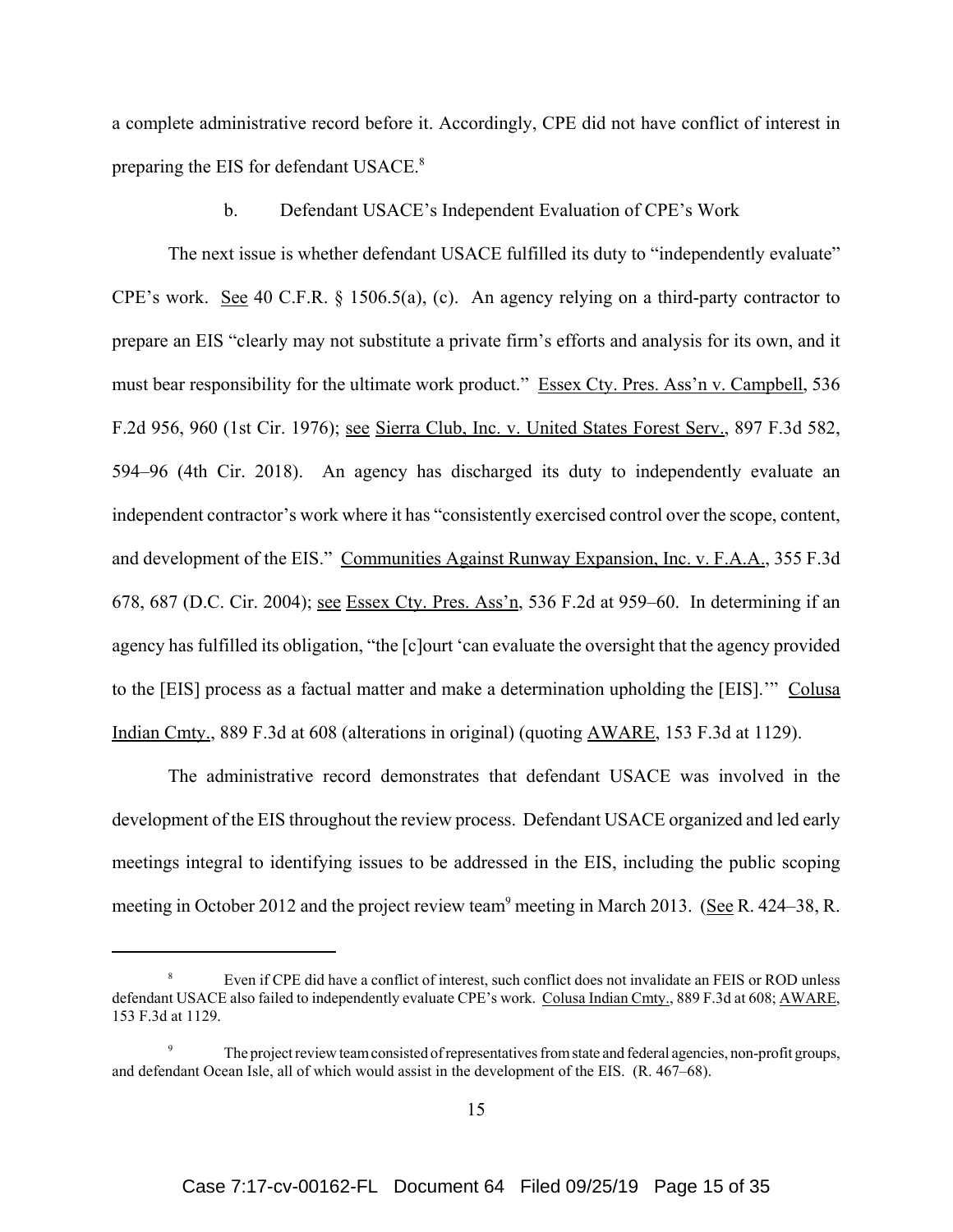467–80). Following these early meetings outlining the issues to be addressed in the DEIS, defendant USACE received monthly progress reports from CPE, received documentation from CPE for review, and gave CPE guidance in response to CPE's reports. (See, e.g., R. 628, 656–57). Defendant USACE also gave significant substantive feedback in its review of the DEIS. (See, e.g., R. 1186, 1201–03, 1206–07, 1209–17, 1238, 1247, 1251, 1282, 1284–85, 1294, 1297, 1299, 1307, 1309, 1323, 1328, 1344, 1351, 1362). From June 2013 to January 2015, defendant USACE commented on several versions of the DEIS, and CPE made revisions in response to the comments. (See R. 656–57, 668–81, 687–94).

Following publication of the DEIS in January 2015, (R. 3960), defendant USACE remained actively engaged in soliciting feedback from the public. On March 3, 2015, defendant USACE held a public hearing to solicit comments on the DEIS. (R. 4926–5015). Written public comments providing feedback on the DEIS also were received. (See R. 5016–5368). At defendant USACE's direction, CPE created a table summarizing and drafting proposed responses to comments received. (R. 5352–53, 5368–84). Defendant USACE then reviewed CPE's proposed responses and provided feedback, noting specific areas of improvement for the FEIS. (R. 5391–5408). Defendant USACE again raised questions and provided comments to CPE regarding the drafts of the FEIS. (See, e.g., 6799–6804, 6819, 6992, 7007–11, 7017–20, 7023–26, 7048, 7056–57, 7059, 7062–64, 7083, 7090, 7094, 7098, 7100–03, 7108–09, 7119–20, 7146, 7162–65, 7170, 7174). CPE incorporated defendant USACE's changes, and the FEIS was published in April 2016. (R. 8171). In sum, defendant USACE "consistently exercised control over the scope, content, and development of the EIS." Communities Against Runway Expansion, 355 F.3d at 687.

Plaintiff raises several challenges asserting defendant USACE failed to independently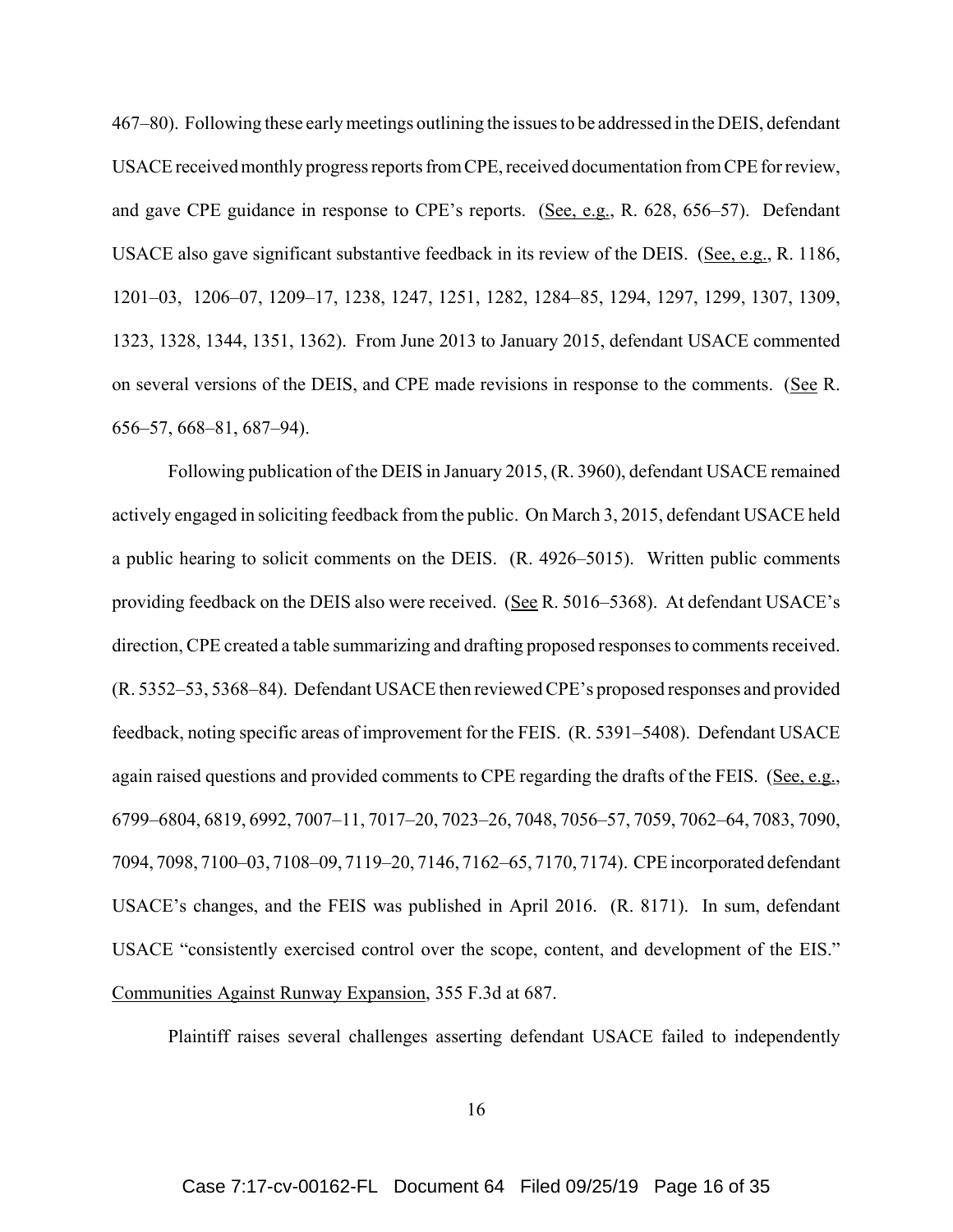evaluate CPE's work. First, plaintiff argues that defendant USACE accepted CPE's responses to public comment without oversight. As noted above, defendant USACE reviewed CPE's proposed responses to public comment, and where defendant USACE determined CPE's draft FEIS did not adequately address public comments, it directed further response. Focusing on one comment in particular, plaintiff argues that defendant USACE did not consider possible inconsistencies between terminal groin proposals at Ocean Isle and in other locations. (See R. 10769). However, defendant USACE directed CPE to address issues regarding scaling on different projects. (See R. 6819). CPE responded that Ocean Isle has different environmental dynamics than other projects considered by defendant USACE, and that analysis of erosion rates based on historical erosion rates, and that the model was used to compare relative differences between alternatives involving man-induced changes. (R. 6817, 10902).

Plaintiff also contends defendant USACE did not independently evaluate CPE's analysis of alternative four in this case, which was not modeled in the DEIS. However, defendant USACE determined that failure to model alternative four could impact the alternatives analysis, and thus ordered defendant CPE to conduct additional modeling of alternative four. (R. 6776, 6779–81). Upon reviewing an updated version of the alternative four analysis with modeling, one of defendant USACE's coastal engineers, Layla Kashlan ("Kashlan"), confirmed that alternative four was appropriately modeled to simulate repetitive dredging and that the methodology was consistent with other alternatives. (See R. 6972).

Plaintiff asserts defendant USACE did not independently evaluate CPE's engineering report. However, Michael Wutkowski ("Wutkowski"), another coastal engineer for defendant USACE, did review CPE's draft engineering report. (See R. 3816–22). Wutkowski identified major issues in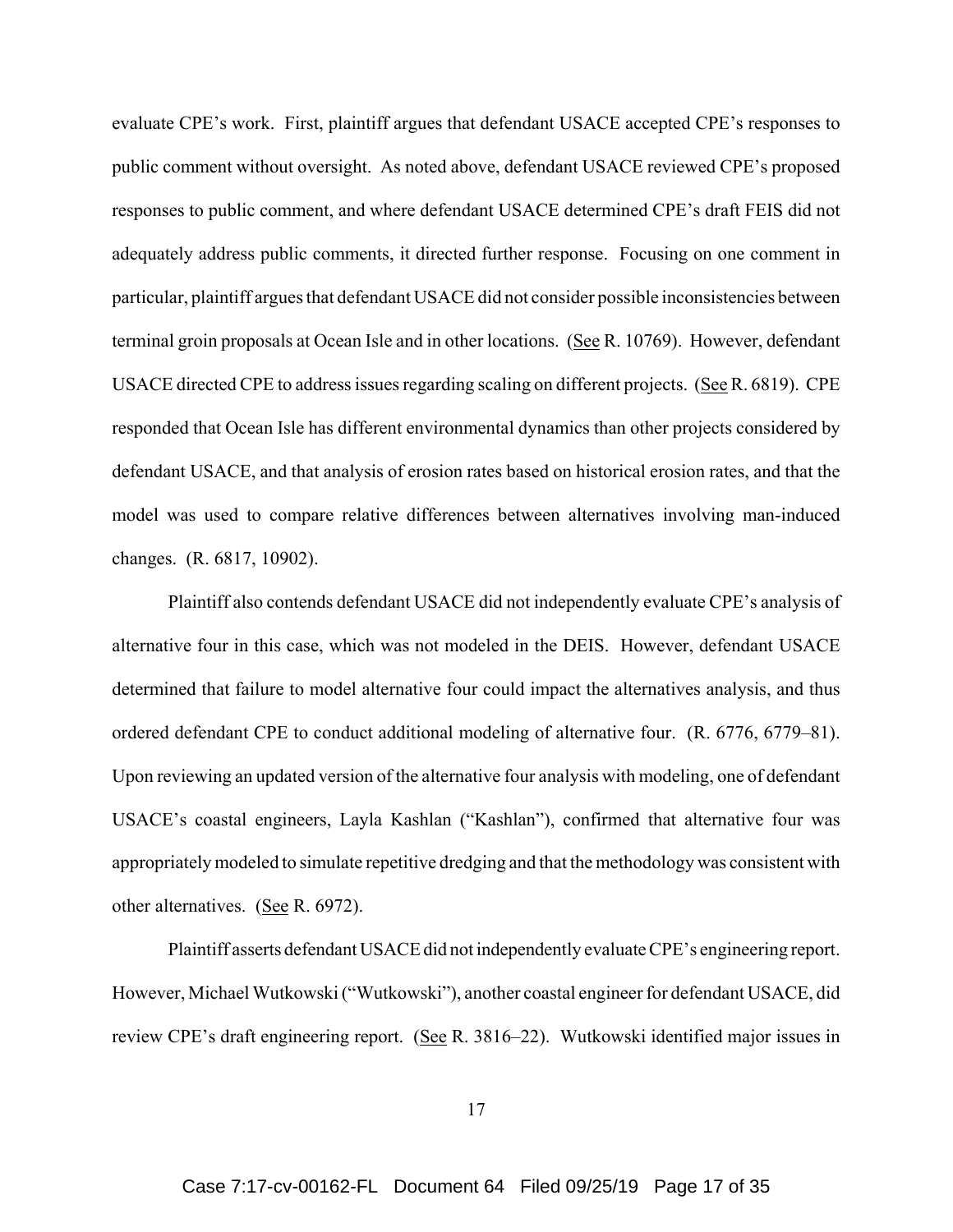the report, including the assumption that federal dredging would be on a two year renourishment cycle, and failure to evaluate effects on the shoreline east of the groin. (R. 3822). Defendant USACE passed these concerns along to CPE, and the final engineering report contained in the FEIS was revised to identify and address these limitations. (See R. 3824, 8544, 8571).

Accordingly, defendant USACE independently evaluated CPE's work.

2. Alternatives Analysis

Comparative evaluation of alternatives "is the heart of the environmental impact statement ..." Defs. of Wildlife, 762 F.3d at 394; 40 C.F.R. § 1502.14. Therefore, agencies must "[r]igorously explore and objectively evaluate all reasonable alternatives" that could "avoid or minimize adverse impacts." Save Our Sound OBX, Inc. v. N. Carolina Dep't of Transportation, 914 F.3d 213, 218 (4th Cir. 2019) (quoting 40 C.F.R. §§ 1502.1, 1502.14); Webster v. U.S. Dep't of Agric., 685 F.3d 411, 430 (4th Cir. 2012) ("[A]n EIS should provide enough detail concerning the drawbacks and merits of the proposed action to allow for reasoned evaluation and decisionmaking."). "The assessment of the environmental impacts is the scientific and analytic basis for the comparison of alternatives." Defs. of Wildlife, 762 F.3d at 394; 40 C.F.R. § 1502.16. In carrying out an alternative analysis, "'[a]gencies are entitled to select their own methodology as long as that methodology is reasonable,' and we must defer to such agency choices." Ohio Valley Envtl. Coal., 556 F.3d at 201 (quoting Hughes River Watershed Conservancy v. Glickman ("Hughes River I"), 81 F.3d 437, 446 (4th Cir. 1996)).

"NEPA does not require agencies to adopt any particular internal decisionmaking structure[,] [b]ut NEPA does require agencies to follow a particular decisionmaking process." Defs. of Wildlife, 762 F.3d at 394. Any EIS must be completed "before decisions are made and before actions are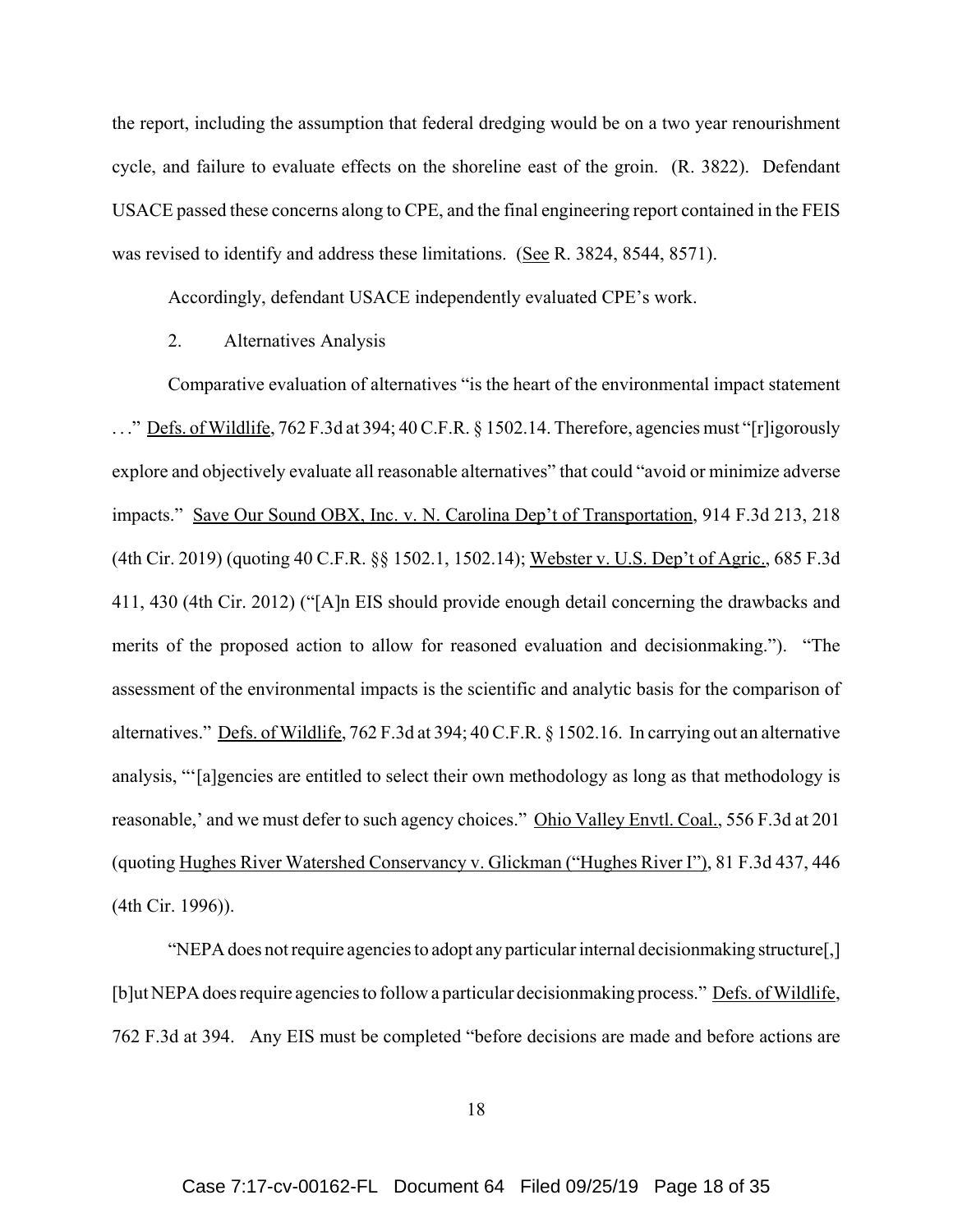taken[,]"  $\underline{\text{id}}$ ; 40 C.F.R. § 1500.1(b), "to help public officials make decisions that are based on an understanding of environmental consequences." 40 C.F.R. § 1500.1(c). "[A]n agency must weigh a proposed action's benefits with its environmental costs." Webster, 685 F.3d at 430; Ohio Valley Envtl. Coal., 556 F.3d at 191; Hughes River Watershed Conservancy v. Johnson ("Hughes River II"), 165 F.3d 283, 289 (4th Cir.1999). Misleading economic assumptions contained in an EIS violate NEPA where those assumptions are "'so distorted as to impair fair consideration' of the project's adverse environmental effects." Webster, 685 F.3d at 430 (quoting Hughes River I, 81) F.3d at 446). However, "the mere fact that certain factors in a cost-benefit analysis are generally imprecise or unquantifiable does not render the result inadequate." Hughes River II, 165 F.3d at 290.

Plaintiff asserts various challenges to the Project ROD based on the model used to compare alternatives, allegedly unreliable erosion estimates, differences between the economic impacts and environmental impacts analyses, failure to model alternative four, failure to model long-term indirect effects, and inaccurate property loss analysis. The court addresses each of these claims in turn.

a. Delft3D Model

In reviewing an agency's methodology, "this court does not sit as a scientific body, meticulously reviewing all data under a laboratory microscope." Nat. Res. Def. Council, Inc. v. U.S. E.P.A., 16 F.3d 1395, 1401 (4th Cir. 1993). Rather, the court defers to an agency's choice of methodology where use of that methodology is reasonable. Ohio Valley Envtl. Coal., 556 F.3d at 201. A model need not perfectly fit the facts to be reasonable, and "[t]o require as much would be to defeat the purpose of using a model." Chem. Mfrs. Ass'n v. E.P.A., 28 F.3d 1259, 1265 (D.C. Cir. 1994).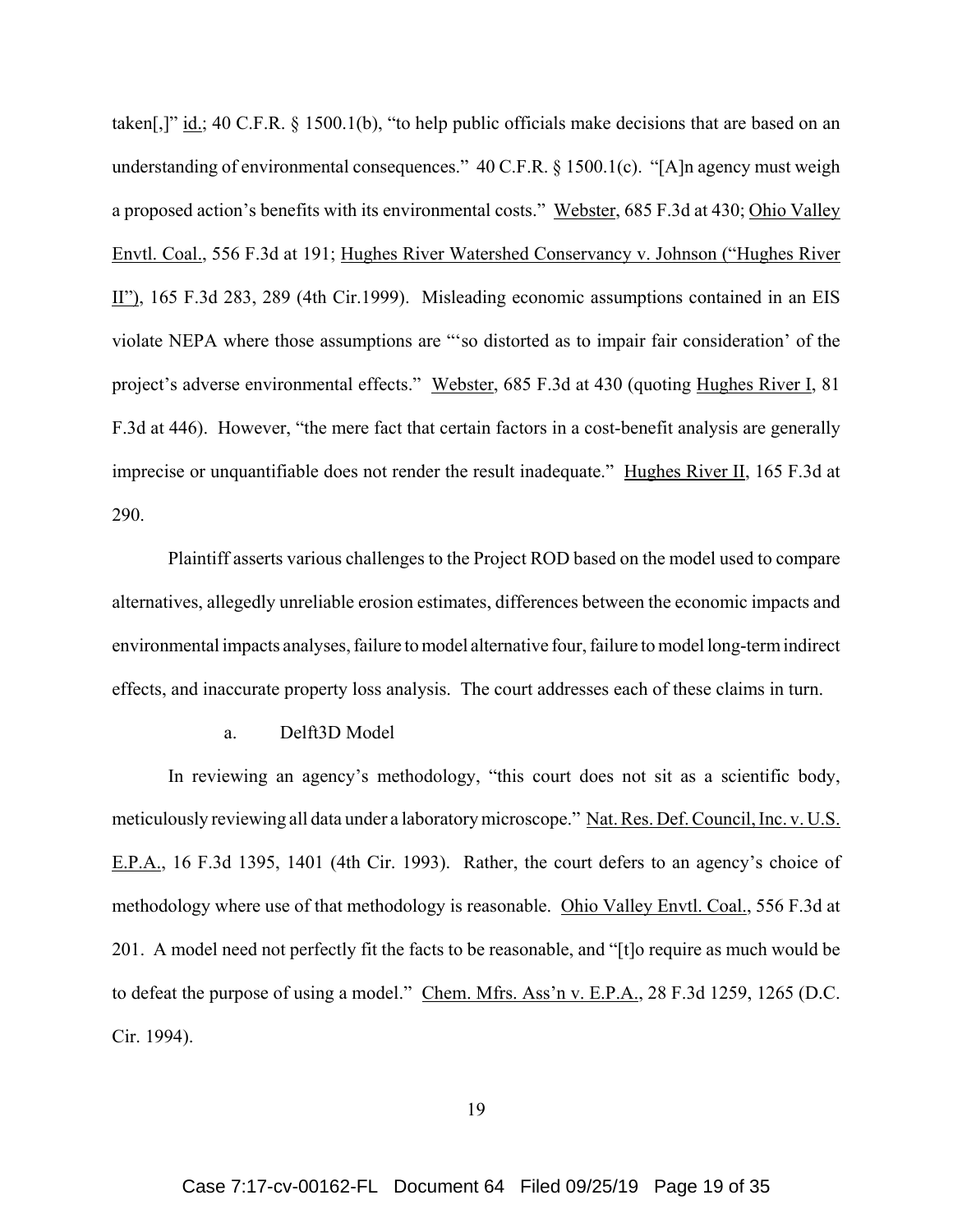The Delft3D model "was calibrated for a three year period from April 2007 to April 2010 using input parameters . . . derived from known or observed conditions." (R. 8203, see R. 8625–49). After calibrating the model to control for coastal conditions and running each alternative, the model identified relative effects of any man-induced changes to the environment. (See R. 8203, 8647). However, the FEIS also identified the limitations of the Delft3D model, cautioning that it "is best suited to estimating general trends, rather than providing exact estimates of erosion rates into the future." (R. 8203, 8647, 8649).

Plaintiff contends that the model estimated the sand at Ocean Isle Beach would flow west to east, when the net sediment transport direction was generally estimated to be from east to west. (R. 8646). However, the modelers identified this issue and corrected it by adjusting morphological acceleration factors. (R. 8646). In addition, the modelers acknowledged that the model did not predict actual erosion rates. (R. 8203, 8647, 8649). Instead, the model forecasted relative changes that could be used to meaningfully compare alternatives. (R. 8203, 8649). Consequently, use of the Delft3D model was not arbitrary and capricious.

## b. Erosion Estimates

To estimate economic impacts in the model arising from beach nourishment, defendant USACE needed to estimate the volume of erosion under each alternative. For alternatives one and two, defendant USACE used the average historical nourishment rate to estimate nourishment costs. (R. 8208–09, 8581). For alternatives three, four, and five, the FEIS needed to predict how the man made changes would affect the volume of erosion before determining the cost of beach nourishment. To estimate the average annual volume of erosion, defendant USACE started with beach profile surveys from 2001–2013, which indicate average volume losses at the eastern end of Ocean Isle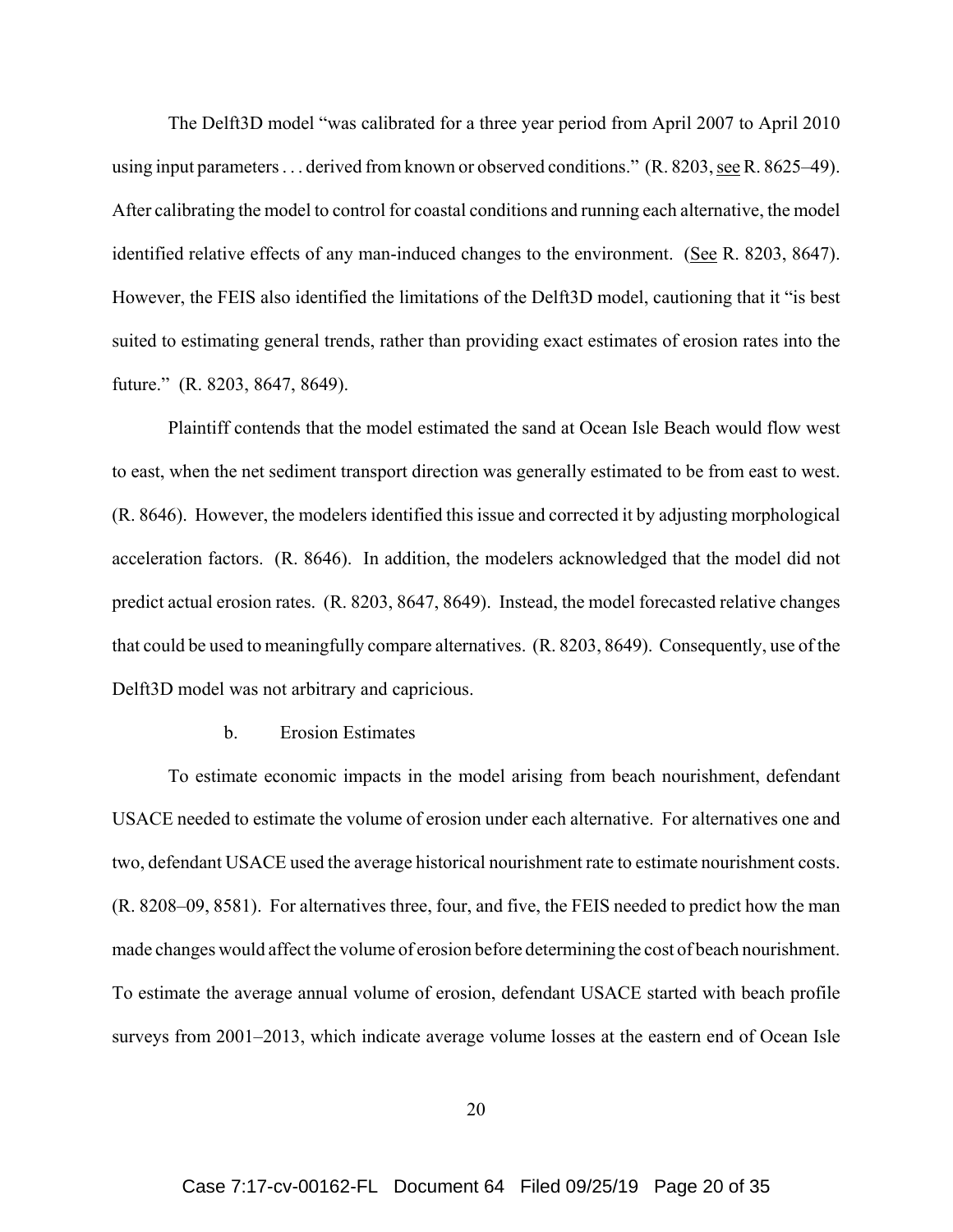under current beach management practices. (See R. 8539, 8517–20). The Delft3D model accounted for differences in erosion volume caused by "man-induced changes," and is appropriately used to compare "alternatives relative to a no-action scenario." (R. 6817, 8647, 8649, 11038). Accordingly, defendant USACE divided the modeled volume of erosion for alternatives three, four, and five by the modeled volume of erosion for alternative one, then multiplied that ratio by historic amounts of erosion. (See R. 8301, 8540, 8560–61, 8570–73). Combining historical results with a comparative analysis of modeling outputs, "an assumption was made, based on engineering judgment, that corresponding changes in the 'real world' would be proportionally the same as indicated by the model." (R. 9280, 10901, 11038). Thereafter, defendant USACE used the volume of erosion to determine the frequency of nourishment events.

Plaintiff, citing the Fourth Circuit's recent decision in Sierra Club, argues that proportionally adjusting historic rate of erosion based on the model was done without explanation. Plaintiff's reliance upon Sierra Club is misplaced. There, the court reversed an agency action that concluded without elaboration "that the proposed use or occupancy of the NPS-administered lands or waters described herein for the operation and maintenance of the Project, is consistent with the use of these lands for Parkway purposes." 899 F.3d at 293. In Sierra Club, the National Park Service ("NPS") failed to consider detrimental effects of a pipeline on observation areas in the Blue Ridge Parkway. Id. at 293–94.

In the present case, defendant USACE rationally explained its analysis. By definition, a proportion is a relative comparison. The Delft3D model results are used for relative comparisons between a no action scenario and other alternatives to estimate the impact of man-induced changes. (R. 8203, 8647, 8649). Therefore, the court defers to the agency's engineering judgment that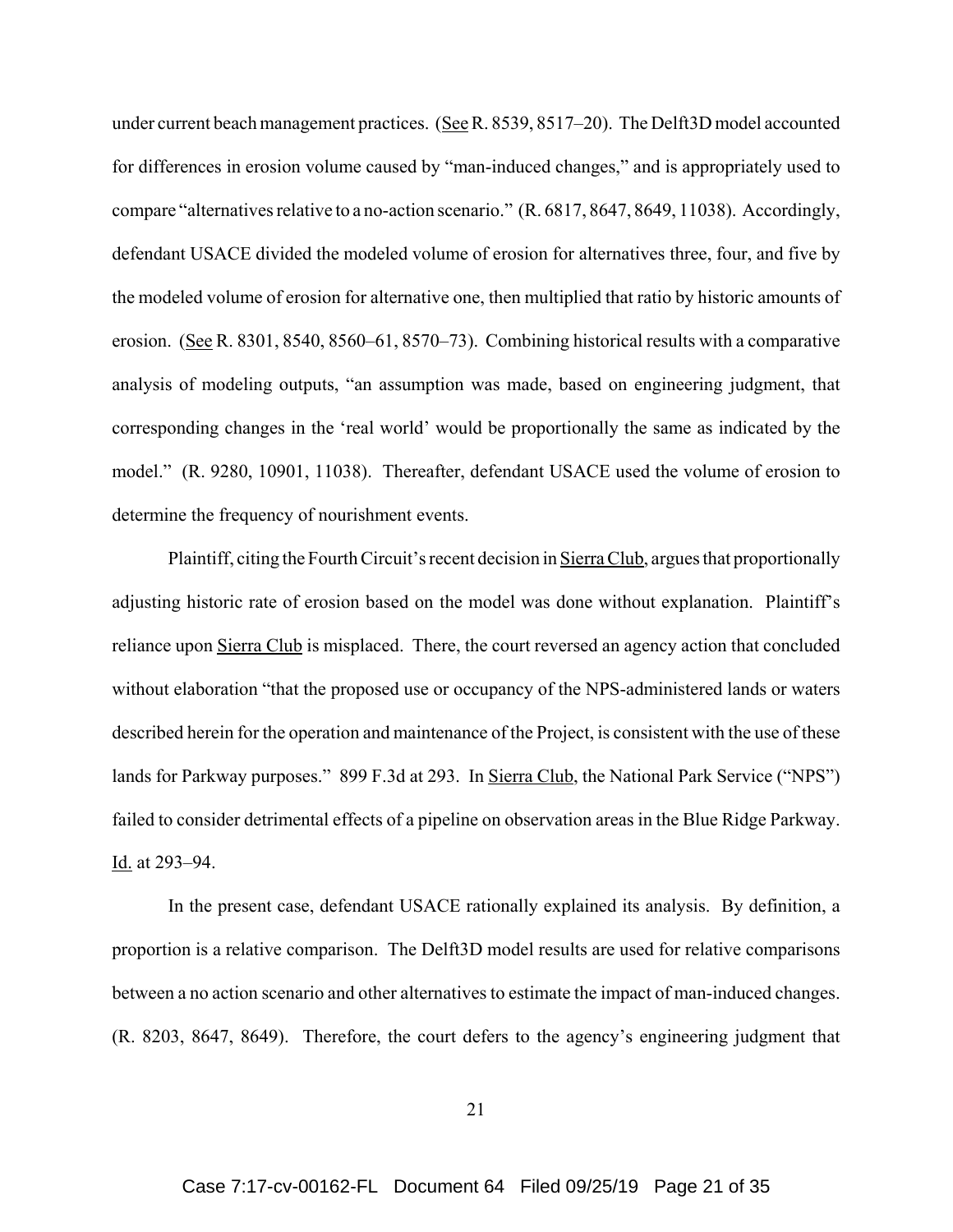proportionally adjusting the historic rate of erosion to account for the relative differences caused by man-induced changes represents a reasonable method of predicting future erosion volume, and by extension the economic impacts of each alternative. See Ohio Valley Envtl. Coal., 556 F.3d at 199 (upholding use of stream structure as a surrogate for assessing stream function); Nat. Res. Def. Council, 16 F.3d at 1401.

#### c. Economic Impacts v. Environmental Impacts

Having determined that it was not arbitrary and capricious for defendant USACE to calculate and apply predicted erosion volumes to assess economic impacts, the court focuses on whether defendant USACE's use of the Delft3D model to assess environmental impacts was arbitrary and capricious.

Indirect environmental impacts were estimated by modeling "changes to the shoreline during post-construction conditions" of each alternative immediately before a second cycle of beach nourishment.<sup>10</sup> (R. 8296–97). The modeled shoreline locations were overlaid upon the baseline habitat map, and "[a]ny portions of the habitats that were located seaward of the [mean higher high water lines ('MHHW')] were also considered to be impacted by the modeled changed position of the MHHW."11 (R. 8297). Defendant USACE was clear about the limitations of the model, cautioning that the results "are not intended to be a precise prediction of habitat change considering they are in part based on modeling simulations and are therefore only intended to provide insight on potential changes." (R. 8297). Having disclosed such limitations, the FEIS estimated the acres

<sup>10</sup> Direct environmental impacts were determined by overlaying footprints of project-related activities upon a baseline habitat map. (R. 8297). Plaintiff does not challenge defendant USACE's findings with respect to direct environmental impacts.

<sup>&</sup>lt;sup>11</sup> MHHW is a measure of the shoreline "determined from a 2013 shoreline survey and entered into Delft3D." (R. 8297).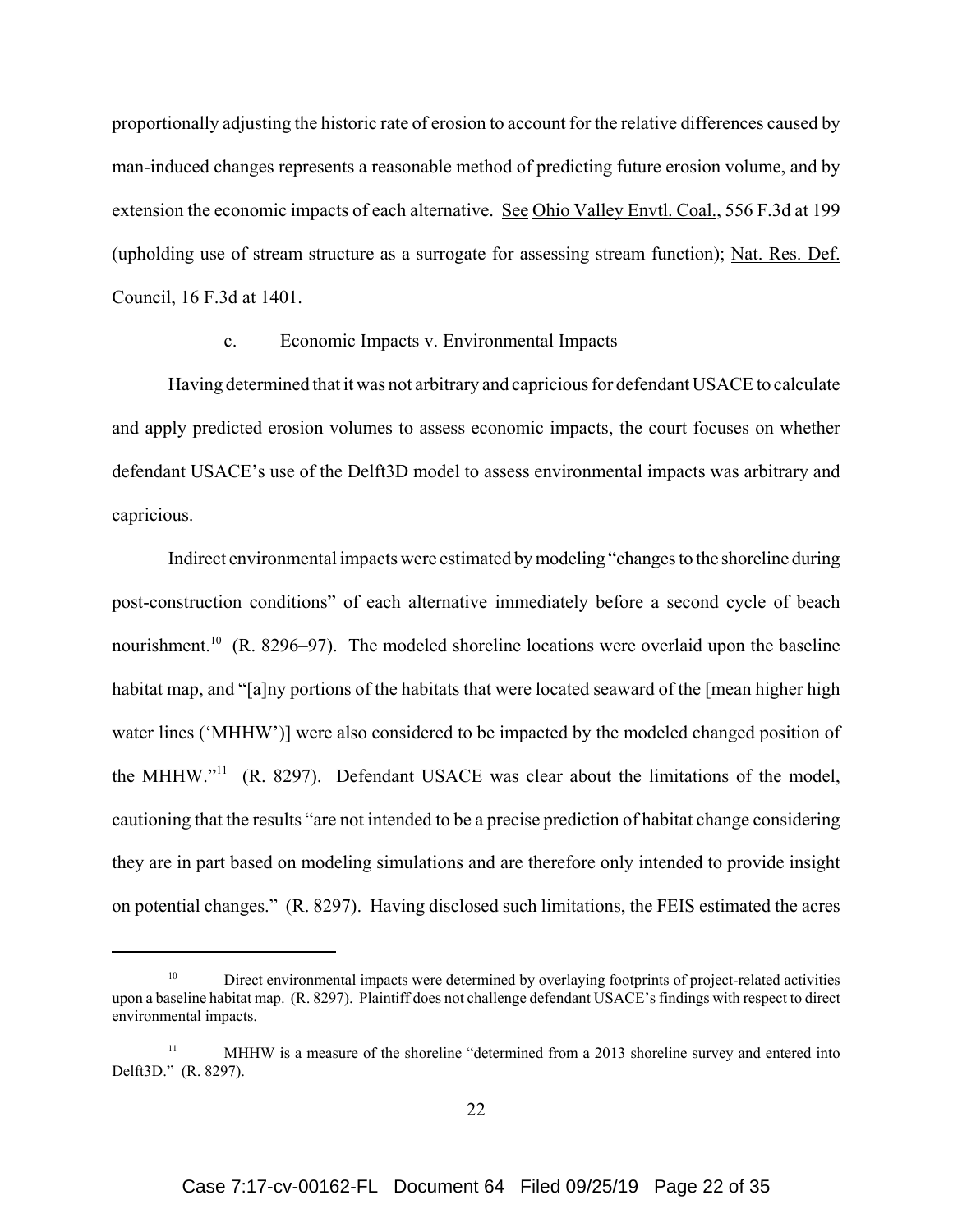of habitat indirectly impacted based on Delft3D model results of shoreline position. (See R. 8298).

Use of the model results was not arbitrary and capricious for purposes of comparing environmental impacts. The economic impacts analysis calculated the average annual amount of beach nourishment, and consequently its projected cost, specifically based on the amount of projected erosion. (See R. 8301, 8540, 8560–61, 8570–73). In contrast, the environmental impacts analysis relied upon the model's estimation of the position of the shoreline to calculate acres of habitat affected by each alternative. (See R. 8297). "Knowing that the inlet and oceanfront shorelines are dynamic," defendant USACE reasonably concluded that "the only basis to evaluate potential indirect impacts are through the utilization of numerical models." (R. 9283; see also R. 623, 8297 (describing difficulties associated with comparing shoreline position and habitat acreage affected across alternatives)).

Plaintiff argues that defendant USACE conceded use of two different erosion estimates was arbitrary and capricious, dredging up two draft responses to comments by Tyler Crumbley ("Crumbley"), one of defendant USACE's engineers. (See R. 5434, 5437). Plaintiff takes Crumbley's comments out of context. Rather than being a statement of fact, Crumbley was prompting further explanation of the methodology used in the DEIS, which CPE explained to the satisfaction of defendant USACE. (See R. 5434, 5437, 8647, 9278–84). In sum, using the Delft3D model for different purposes was not arbitrary and capricious, where was defendant USACE consistently applied the model across alternatives and disclosed the model's limitations.

## c. Modeling Alternative Four

Alternative four proposes use of targeted dredging in Shallotte Inlet to realign the channel, combined with beach nourishment, in order to reduce erosion along defendant Ocean Isle's eastern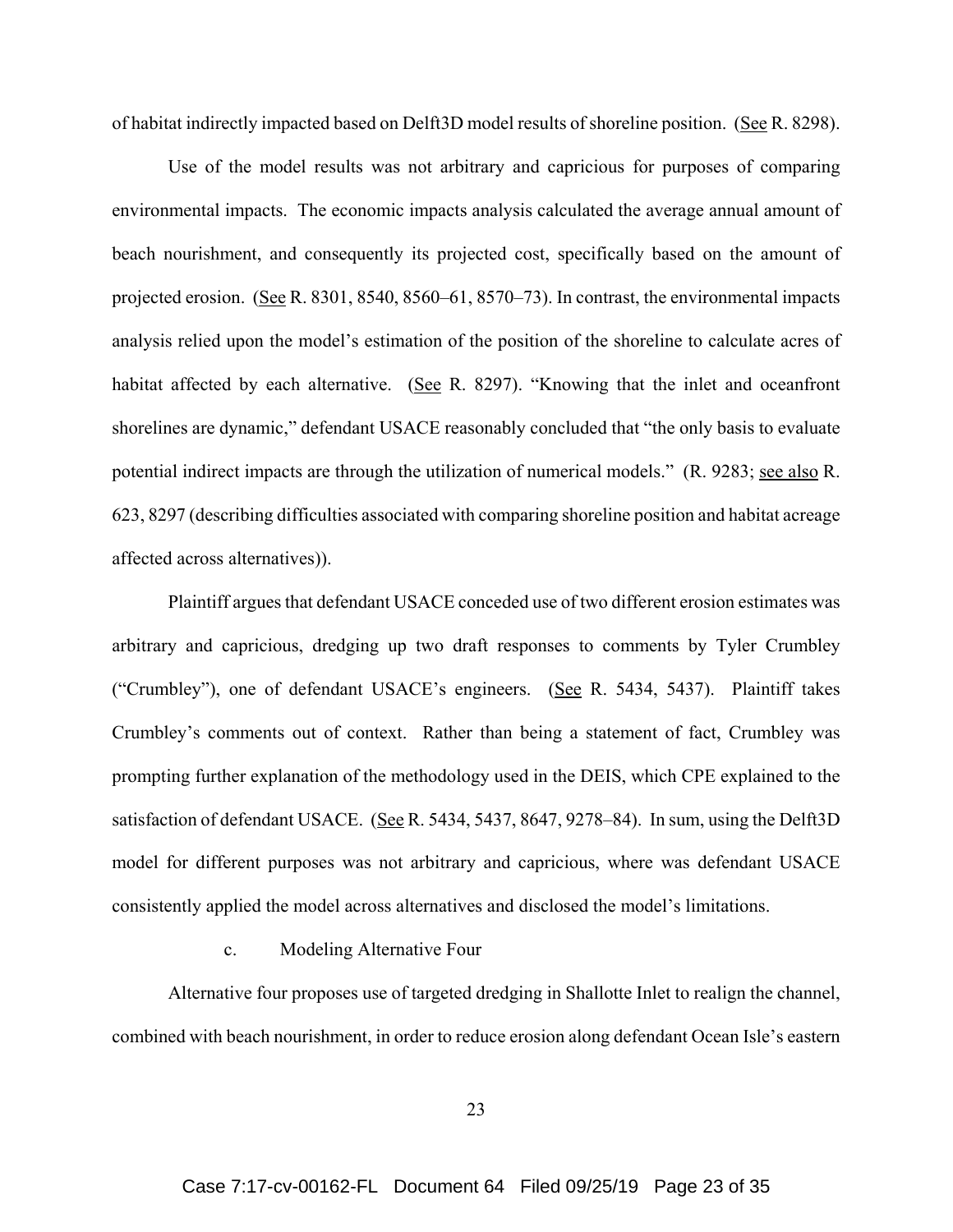shoreline. (R. 8213). To model "true channel relocation, material removed during periodic nourishment operations should be derived from the same general area as used for initial construction of the federal storm damage reduction project." (R. 8308). This is because, "[b]y continuing to use the same general cut area for each nourishment operation, the borrow area should eventually become the dominant flow path for waters exiting through the inlet." (R. 8308). Accordingly, defendant USACE modeled re-dredging the channel "using the bathymetry at the end of the three-year simulation for alternative [one]." (R. 8214, 8309, 8556). Since the Federal Project initially was designed to include channel realignment, "[t]he 're-dredging' of the channel/borrow area simulated the same dimensions of the channel as that created during initial construction of the [F]ederal [P]roject." (R. 8214, 8309, 8549, 8556). Following the first simulated re-dredging at year three, defendant USACE ran the model for years four through six. (R. 8556–60). From the model results, defendant USACE assumed that "subsequent re-dredging of the channel would result in similar volume loss reduction," modeling losses for year six through nine. (R. 8309–10, 10894).

Since "[t]he conditions following the initial implementation of [a]lternative [four] would be identical" to alternative three, defendant USACE used alternative three as a starting point to simulate beach nourishment in the first three years. (R. 8214, 8560). After re-dredging in year three, the average annual volumetric losses under alternative four were compared to the losses under alternative three. (R. 8214, 8560–61). Using the model, and "[a]pplying the 408,000 cubic yard volume limit per nourishment operation," defendant USACE estimated the amount and frequency of nourishment required over the 30 year project timeline. (R. 8215, 8561). From this data, the FEIS was able to model the costs of alternative four relative to other alternatives. (R. 8215, 8562). As noted above, Kashlan confirmed that alternative four was appropriately modeled to simulate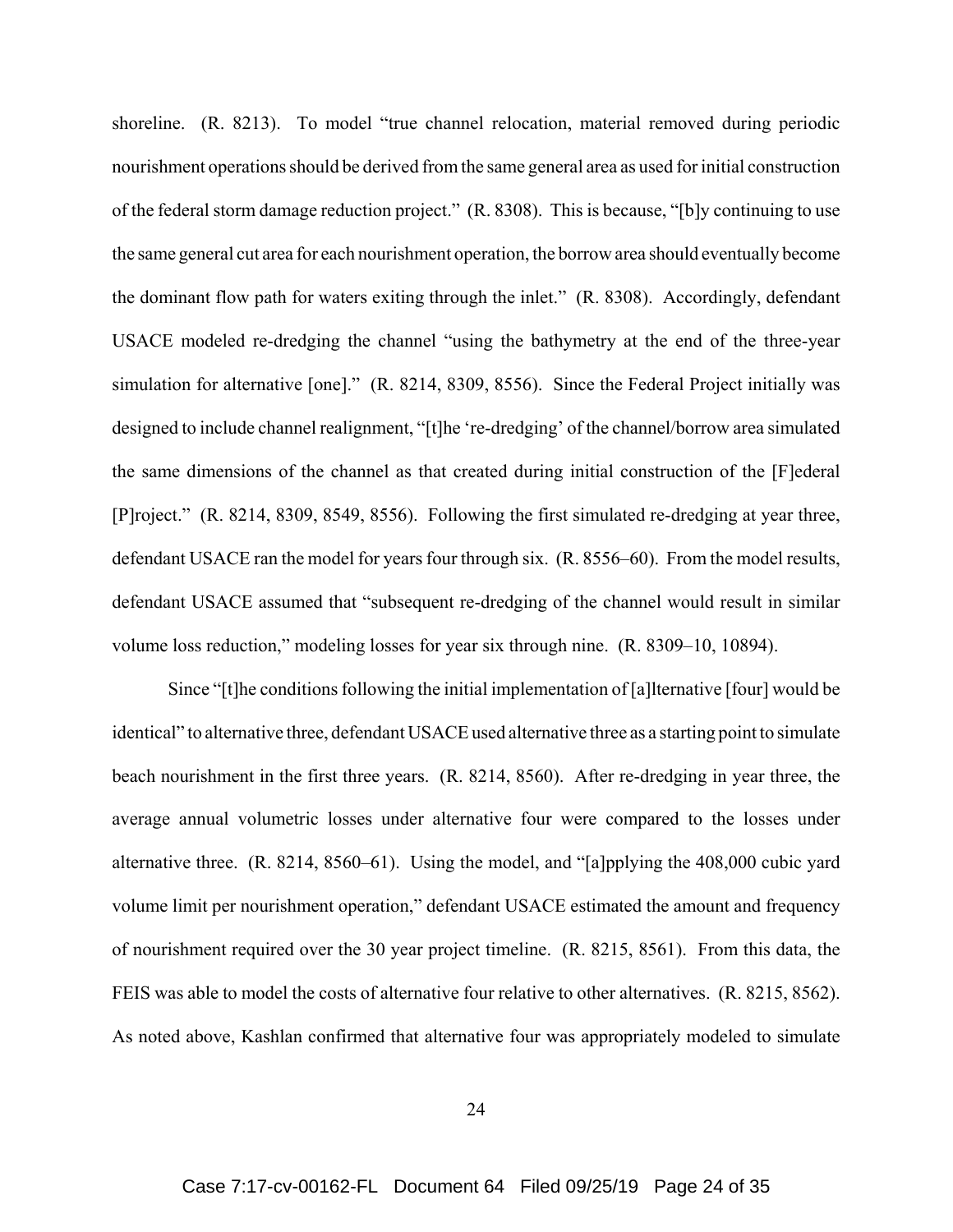repetitive dredging and that the methodology was consistent with modeling of other alternatives. (See R. 6972). On the record before it, the court is satisfied that defendant USACE took the requisite hard look at the alternative four by modeling targeted dredging and beach nourishment, and that the assumptions on which the models were based bear a rational relationship to the record.

Plaintiff argues that alternative four cannot be modeled using alternative one as a baseline, contending that none of alternatives actually modeled in the FEIS contained both dredging and beach nourishment. "Especially in matters involving not just simple findings of fact but complex predictions based on special expertise, 'a reviewing court must generally be at its most deferential.'" Ohio Valley Envtl. Coal., 556 F.3d at 192 (quoting Baltimore Gas & Elec. Co. v. Natural Res. Def. Council, 462 U.S. 87, 103 (1983)). The FEIS articulates a rational basis for why and how alternatives one and three were used to construct a model for alternative four. (See R. 8213–15, 8560–62). Defendant USACE included appropriate modeling of alternative four.

#### d. Indirect Environmental Effects

Indirect environmental effects are those effects "caused by the action and are later in time or farther removed in distance, but are still reasonably foreseeable." 40 C.F.R. § 1508.8(b). Some examples of indirect effects are "growth inducing effects and other effects related to induced changes in the pattern of land use, population density or growth rate, and related effects on air and water and other natural systems, including ecosystems." Id.

"[A]gencies must measure the indirect and cumulative environmental effects of proposed actions. Conclusory statements that the indirect and cumulative effects will be minimal or that such effects are inevitable are insufficient under NEPA." N. Carolina Wildlife Fed'n, 677 F.3d at 602 (internal citations omitted); see Cowpasture River Pres. Ass'n v. Forest Serv., 911 F.3d 150, 173–74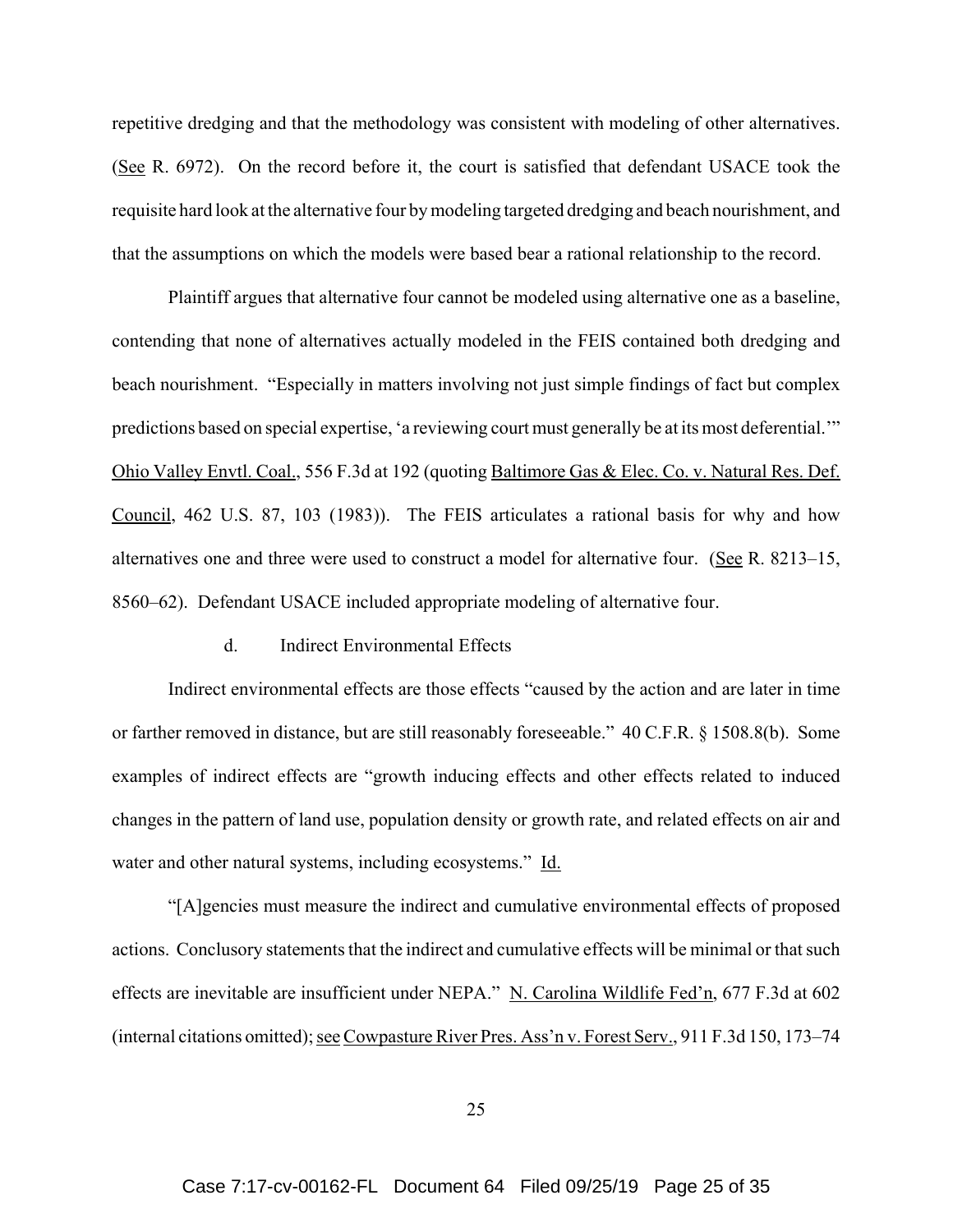(4th Cir. 2018). However, in fulfilling its obligation to analyze environmental effects, "deciding what details need to be included or omitted in an EIS is generally a matter left to the agency's discretion." Webster, 685 F.3d at 425; see Selkirk Conservation All. v. Forsgren, 336 F.3d 944, 962 (9th Cir. 2003) ("NEPA does not impose a requirement that the [agency] analyze impacts for any particular length of time."). As discussed above, "the mere fact that certain factors in a cost-benefit analysis are generally imprecise or unquantifiable does not render the result inadequate." Hughes River II, 165 F.3d at 290.

Here, "[i]ndirect impacts were determined by the changes to the shoreline during post-construction conditions as interpreted from the Delft3D modeling results." (R. 8297). For consistent comparison, the model results showing indirect impacts of each alternative immediately prior to one nourishment cycle were used. (See R. 623, 8297–98). Relying on relevant pieces of literature, defendant USACE determined that long-term modeling of future coastal changes "are too difficult to make due to the absence of the necessary capabilities for those predictions." (R. 8203). Consequently, the FEIS supplemented its five year model results with additional qualitative analysis of the indirect effects arising generally and from each alternative. (See R. 8314–74). The methodology used to analyze indirect impacts was reasonable and entitled to deference. See Ohio Valley Envtl. Coal., 556 F.3d at 201.

Plaintiff argues that the FEIS should have discussed indirect effects caused by the Project beyond five years. Plaintiff's argument fails because indirect effects need only be modeled where they are "reasonably foreseeable." 40 C.F.R. § 1508.8(b); see Hughes River II, 165 F.3d at 290. Defendant USACE described the limitations of long term modeling of indirect effects, and also provided qualitative discussion of the indirect effects based on the information available. (See, e.g.,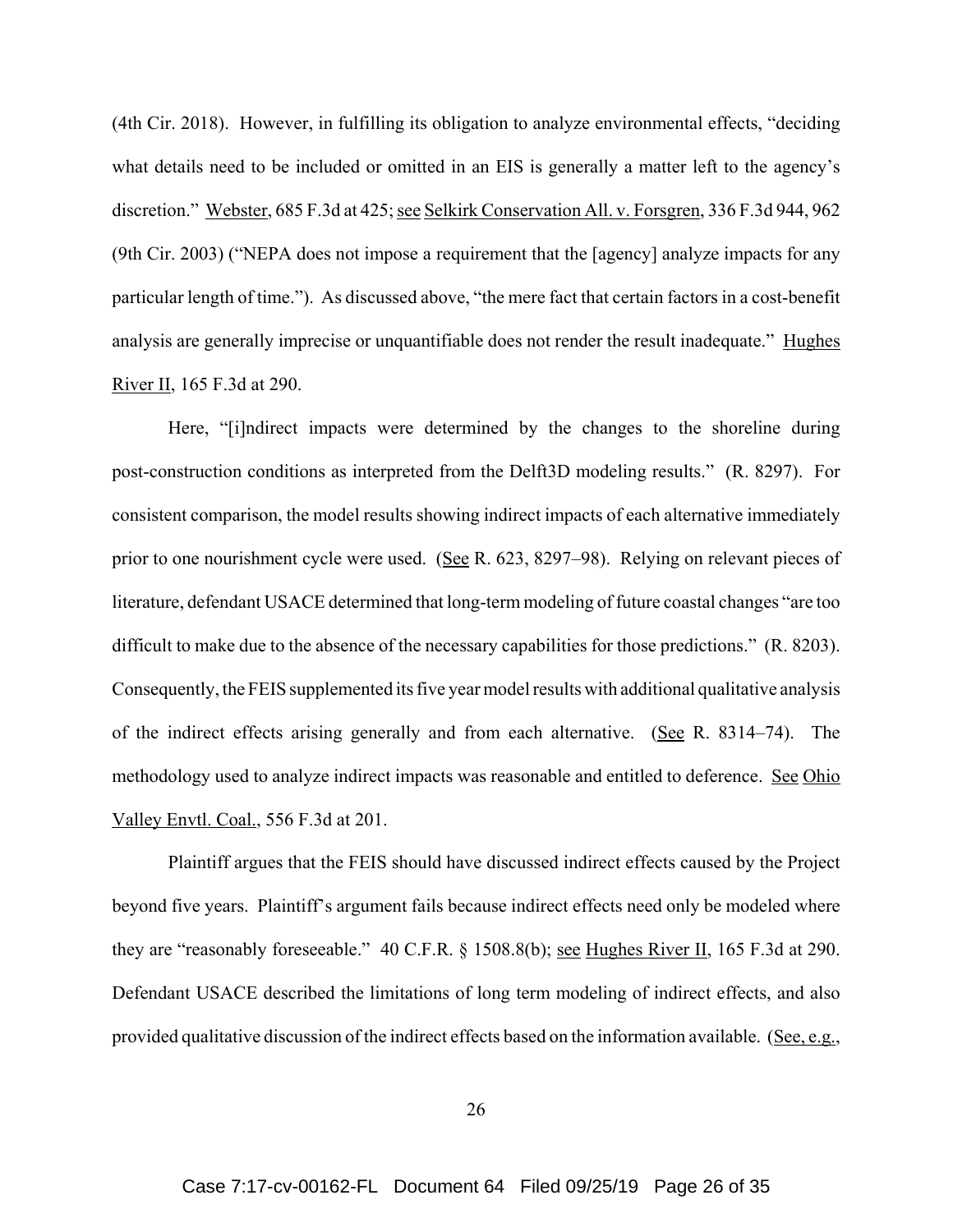R. 8203, 8323–25, 8329–36, 8344–46, 8359–65, 8368, 8372).

Plaintiff also argues that defendant USACE did not consider comments from the USFWS regarding indirect effects on piping plovers, red knots, and sea turtles. (See R. 11142, 11189, 11196, 11216–17). However, the FEIS discussion of indirect effects identifies those same issues. For example, the FEIS notes that some "shorebirds such as piping plover and red knot [] rely on the dynamic coastal processes such as overwash, to provide optimal foraging, roosting, and nesting habitat. The presence of the groin and other hard structures could influence such processes in the downdrift area." (R. 8359–61, 8364). Likewise, the FEIS accounts for the fact that, because of the groin, "the survival rate of sea turtle hatchlings could be reduced" and "critical habitat for nesting sea turtles could be impacted." (R. 8359–60). Defendant USACE's analysis of indirect effects was sufficient to support reasoned decision making and public discussion under NEPA.

## e. Property Loss

As part of its cost-benefit analysis for alternative one, the FEIS concluded that 155 parcels, 45 of which had homes, will suffer erosion damage over the next 30 years if past erosion trends continue. (R. 8206). Plaintiff contends this analysis prevented defendant USACE from taking the requisite "hard look" at the cost of alternatives, and deceived the public by overstating the costs of erosion damage.

In Hughes River I, the Fourth Circuit considered an EIS prepared by National Resources Conservation Service ("NRCS") evaluating a proposed dam. 81 F.3d at 440. There, the court held that NRCS impaired fair consideration of the project's adverse environmental effects by including "an inflated estimate of recreation benefits that accounted for a significant portion, approximately thirty-two percent, of the economic benefits."  $\underline{Id}$  at 447–48. By using gross recreation benefits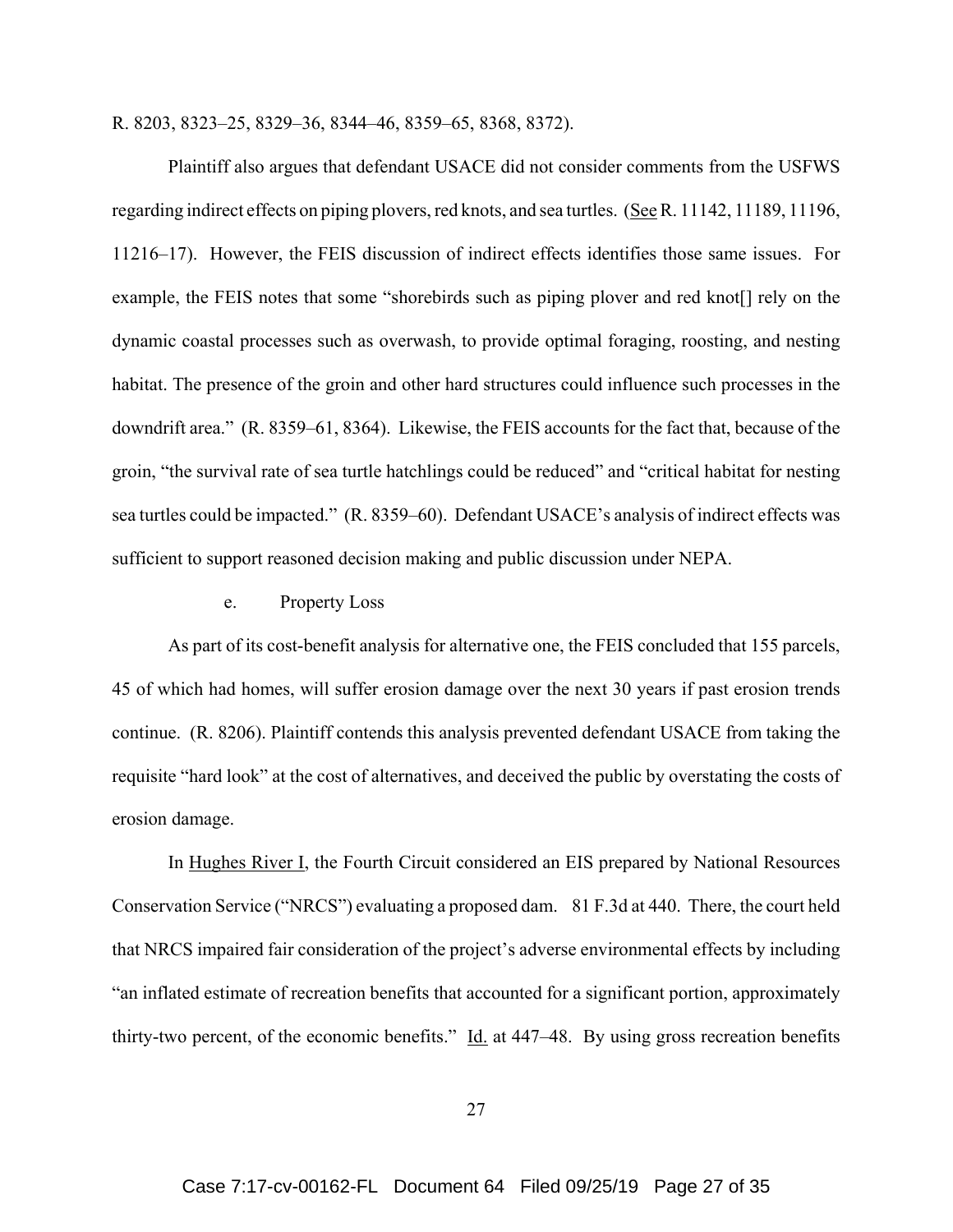rather than net recreation benefits, the EIS overstated the economic feasibility of the dam and had the potential to mislead the public about the economic benefits that would result. Id. Similarly, in Nat. Res. Def. Council v. U.S. Forest Serv., the United States Forest Service ("Forest Service") miscalculated the average market demand for Tongass timber to nearly double what was projected by experts, and included such calculations in their EIS for a land management plan. 421 F.3d 797, 801–03 (9th Cir. 2005). The Ninth Circuit concluded such error gave rise to a NEPA violation, reasoning that "[h]ad the decision makers and public known of the accurate demand forecast for Tongass timber, and the concomitant lower employment and earnings potential, the Forest Service may have selected an alternative with less adverse environmental impact, in less environmentally-sensitive areas." Id. at 812.

The instant case is distinguishable from the agency actions in Hughes River I and Nat. Res. Def. Council. In the instant case, defendant USACE used LiDAR data from 1999 to 2010 to estimate the average annual historical movement of the shoreline, and assumed the shoreline would continue to move landward at the same rate over the next thirty years. (R. 8202, 8206–10, 8528–31). Based on these calculations, the FEIS estimates that 155 parcels would suffer erosion damage over the life of the Project. (R. 8208). Several entities commented that number misstates the estimated property loss caused by erosion. (R. 10737, 10757, 10771, 10789, 10831). In response, defendant USACE reviewed CPE's property loss data and noted in its ROD that parcels were counted as damaged multiple times if they suffered erosion damage in consecutive five year periods. (R. 10929–33, 11063).

Defendant USACE's use of the cumulative amount of parcels to measure property loss, standing in isolation, could violate NEPA. However, defendant USACE provided a graphic showing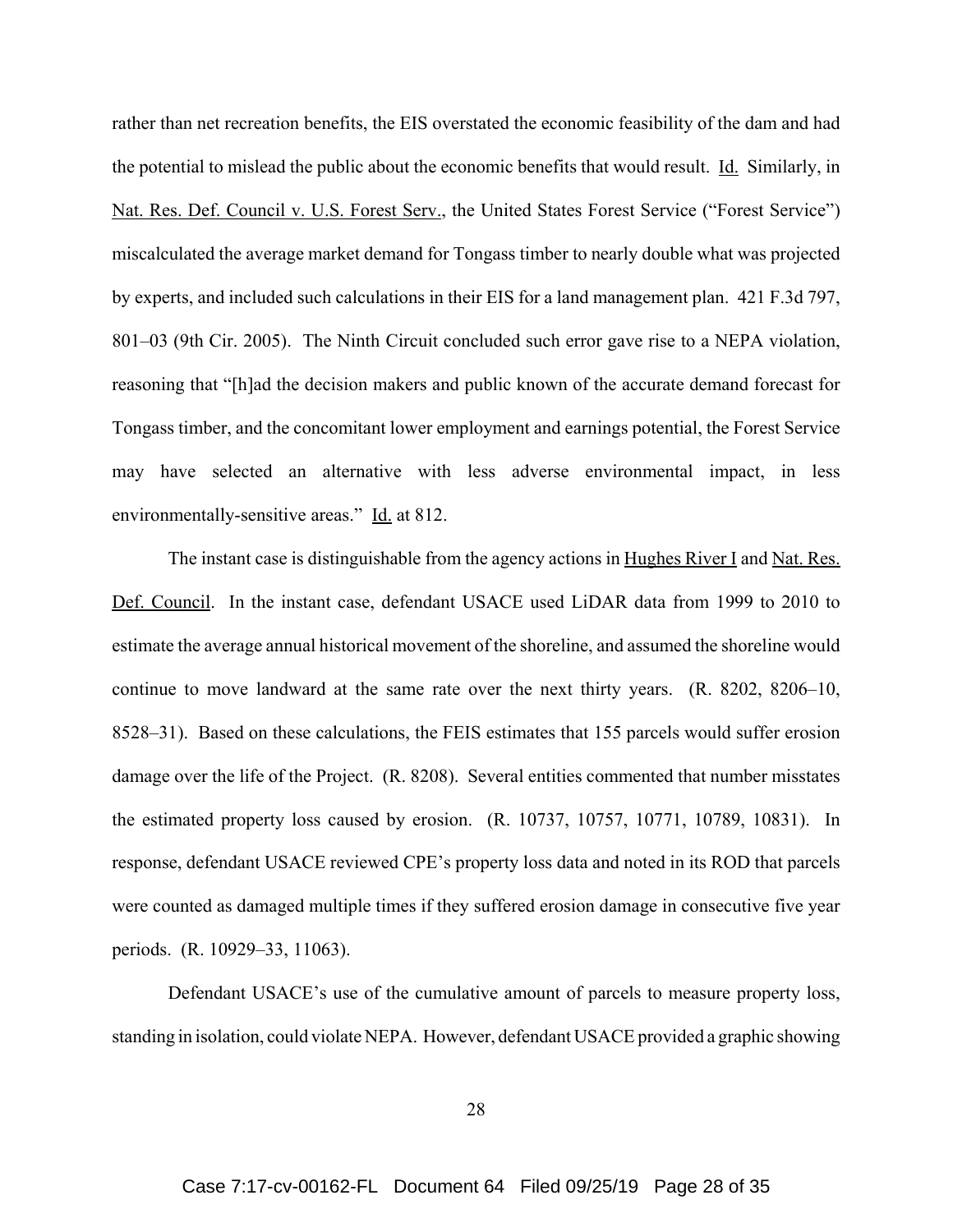the projected position of the scarp line, which enables any reader of the FEIS or ROD to see the parcels that will be affected over time. (R. 8207, 11063). More importantly, \$21.36 million is consistently represented as the total cost of property loss over 30 years. (See R. 8206–08, 8531, 10931–33, 11603). The cost, not the number of parcels affected, ultimately was used to provide a meaningful cost comparison among the alternatives. (See R. 8208, 8227 (comparing equivalent average annual cost)). Accordingly, defendant USACE's use of 155 cumulative parcels affected over separate five year periods was not "so distorted as to impair fair consideration of the project's adverse environmental effects." Webster, 685 F.3d at 430 (internal quotations omitted).

C. CWA

Plaintiff's third and fourth claims arise under the CWA. The CWA's purpose "is to restore and maintain the chemical, physical, and biological integrity of the Nation's waters." 33 U.S.C. § 1251(a). To that end, the CWA allows defendant USACE to "issue permits, after notice and opportunity for public hearings for the discharge of dredged or fill material into the navigable waters at specified disposal sites." 33 U.S.C. § 1344(a), (d); see United States v. Deaton, 332 F.3d 698, 707 (4th Cir. 2003). Pursuant to regulations promulgated under the CWA, "no discharge of dredged or fill material shall be permitted if there is a practicable alternative to the proposed discharge which would have less adverse impact on the aquatic ecosystem, so long as the alternative does not have other significant adverse environmental consequences." 40 C.F.R. §§ 230.10(a), 230.12(a)(3)(i). "An alternative is practicable if it is available and capable of being done after taking into consideration cost, existing technology, and logistics in light of overall project purposes." Id. § 230.10(a)(2). "The permitting authority shall determine in writing the potential short-term or long-term effects of a proposed discharge of dredged or fill material on the physical, chemical, and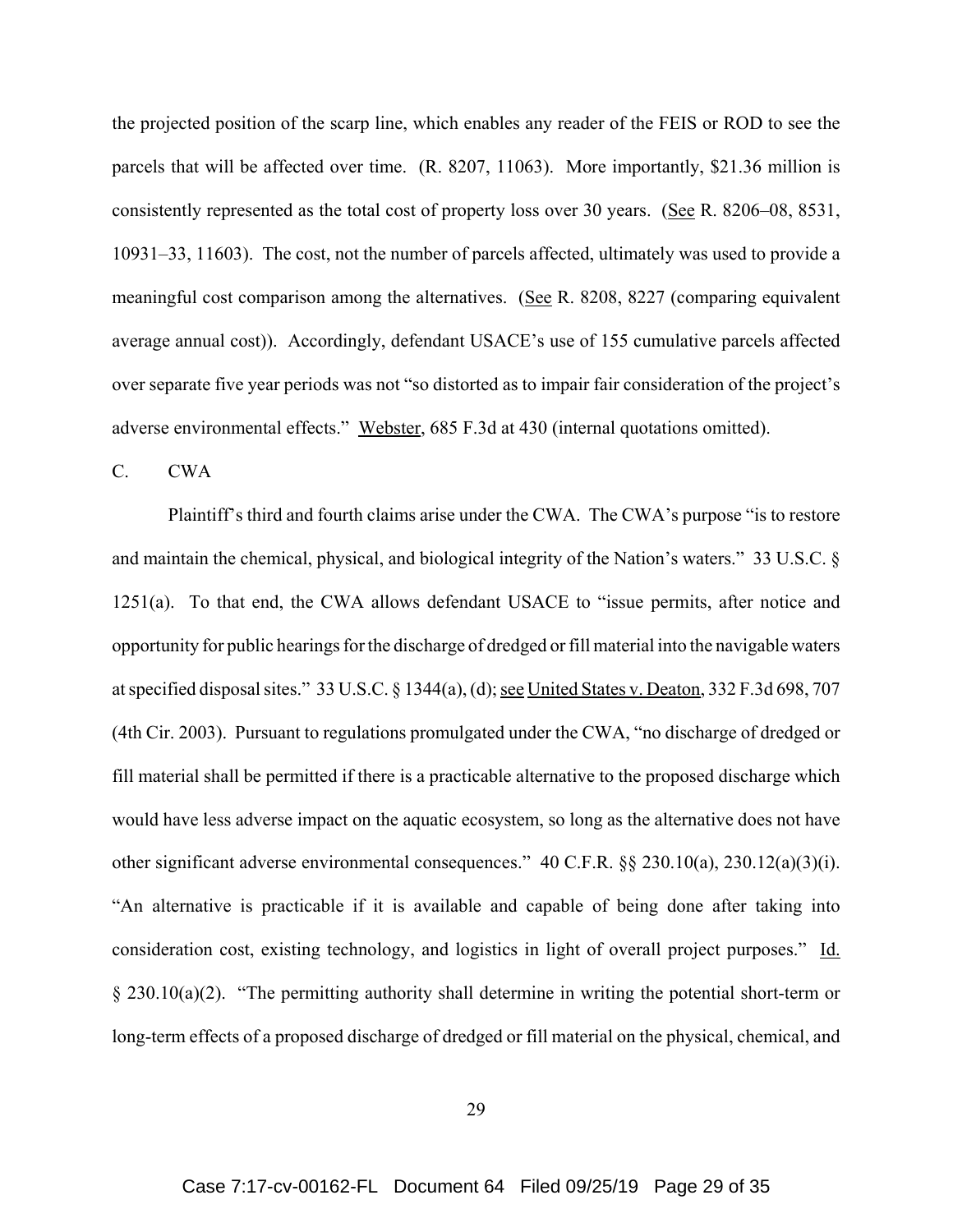biological components of the aquatic environment . . . ." 40 C.F.R. § 230.11.

Plaintiff asserts that defendant USACE's ROD finding the terminal groin to be the LEDPA was arbitrary and capricious because defendant USACE failed to meaningfully evaluate secondary effects, relied upon a beach nourishment frequency limit without rational connection to the facts, and ignored the harms the terminal groin will cause the environment.

#### a. Secondary Effect Analysis

"Secondary effects are effects on an aquatic ecosystem that are associated with a discharge of dredged or fill materials, but do not result from the actual placement of the dredged or fill material." 40 C.F.R.  $\S 230.11(h)(1)$ . For the same reasons that the court determined defendant USACE adequately considered indirect environmental effects under NEPA, see 40 C.F.R. § 1508.8(b), the court also concludes that defendant USACE adequately evaluated secondary effects under CWA. (See R. 623, 8203, 8296–98, 8314–74).

#### b. Beach Nourishment Threshold

"In order to provide an equitable basis for comparing the relative cost of alternatives, including periodic beach nourishment, a maximum volume of 408,000 cubic yards per nourishment operation was adopted." (R. 8203). The record shows that this number was derived from previous efforts to maintain defendant Ocean Isle's beaches. In 2001, defendant USACE constructed a beach fill project, placing "1,866,000 cubic yards of material" along the Federal Project shoreline. (R. 8186, 8196–97). Since the initial construction of the Federal Project, "a total of 1,798,600 cubic yards of material has been placed within" the Federal Project area for maintenance. (R. 8197). "[T]his represents an average annual nourishment rate of approximately 136,000 cubic yards/year." (R. 8197). "The 408,000 cubic yard maximum volume is equal to the approximate volume of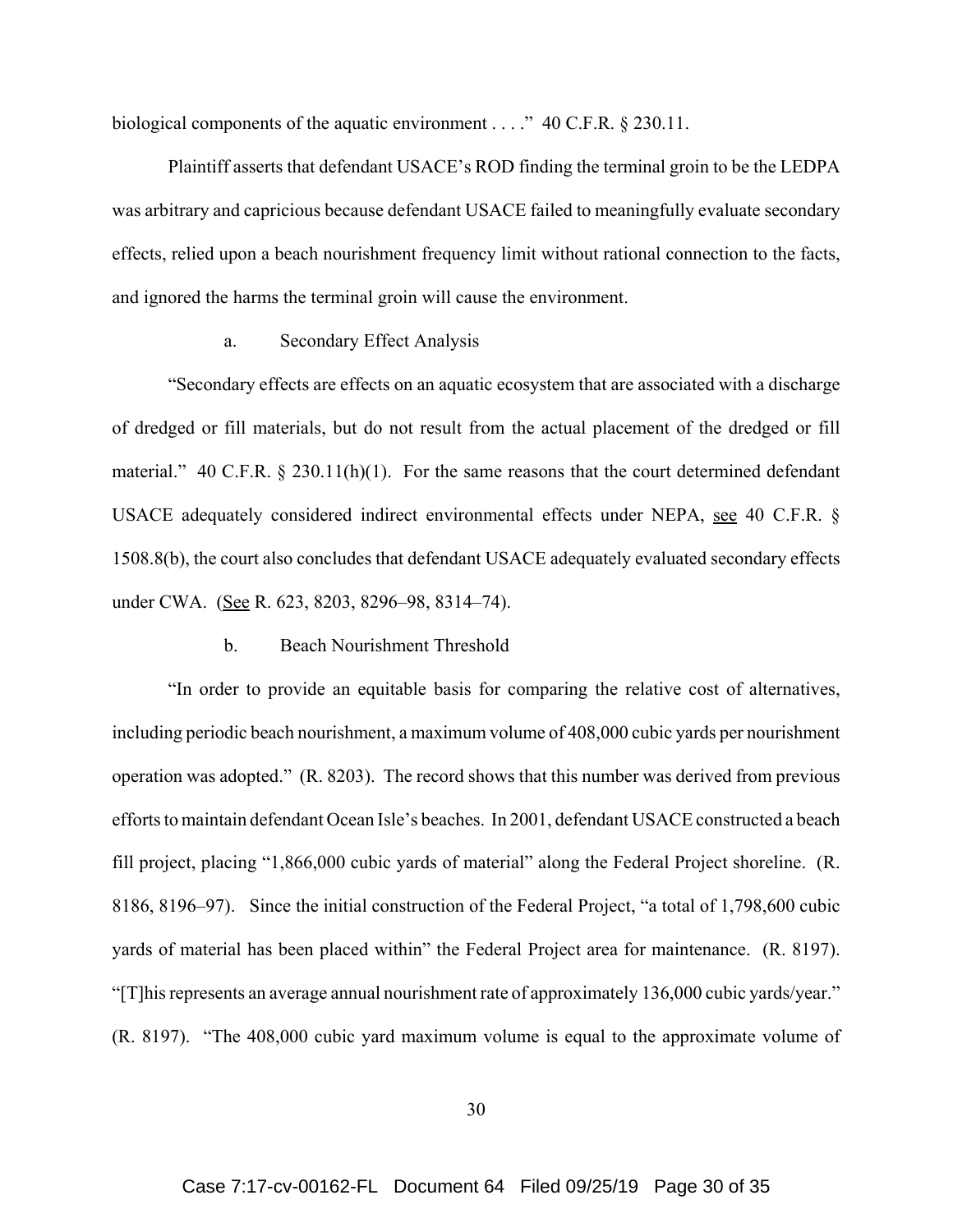material placed on the Ocean Isle Beach federal storm damage reduction project apportioned over a three year period." (R. 8197, 8203, 8204–05, 11009).

Plaintiff argues that the 408,000 cubic yards of sand does not accurately reflect the amount of beach nourishment at defendant Ocean Isle's beaches. (See R. 8198, 11009, 11011). Plaintiff also points to a portion of the engineering report which states without explanation that the maximum nourishment volume per operation was "arbitrarily set." (R. 8544). However, the FEIS notes that average annual nourishment was not based on initial construction of the Federal Project, which entailed a significant amount of beach nourishment well in excess of 408,000 cubic yards, but instead relied upon the average annual nourishment to maintain the Federal Project, multiplied by three years to conform to the federally budgeted nourishment program. (See R. 8197, 8203). Defendant USACE "has examined the relevant data and articulated a satisfactory explanation" for assigning the maximum nourishment volume per operation value it did. N.C. Wildlife Fed'n, 677 F.3d at 601.

Next, plaintiff argues that the 408,000 cubic yards maximum nourishment volume per operation was not evenly applied across alternatives. Plaintiff is correct that, in the DEIS, defendant USACE exceeded the 408,000 cubic yard maximum nourishment volume per operation to create a two year nourishment cycle for alternative three. (R. 3998). However, after the DEIS was published, defendant USACE revised the projected nourishment requirements for alternative three within the maximum nourishment volume per operation threshold "[d]ue to changes in the model set-up associated with updated bathymetry." (R. 8544–45, 11012). Therefore, the nourishment cap was evenly applied across alternatives.

Plaintiff also contends that defendant USACE's ROD was arbitrary and capricious because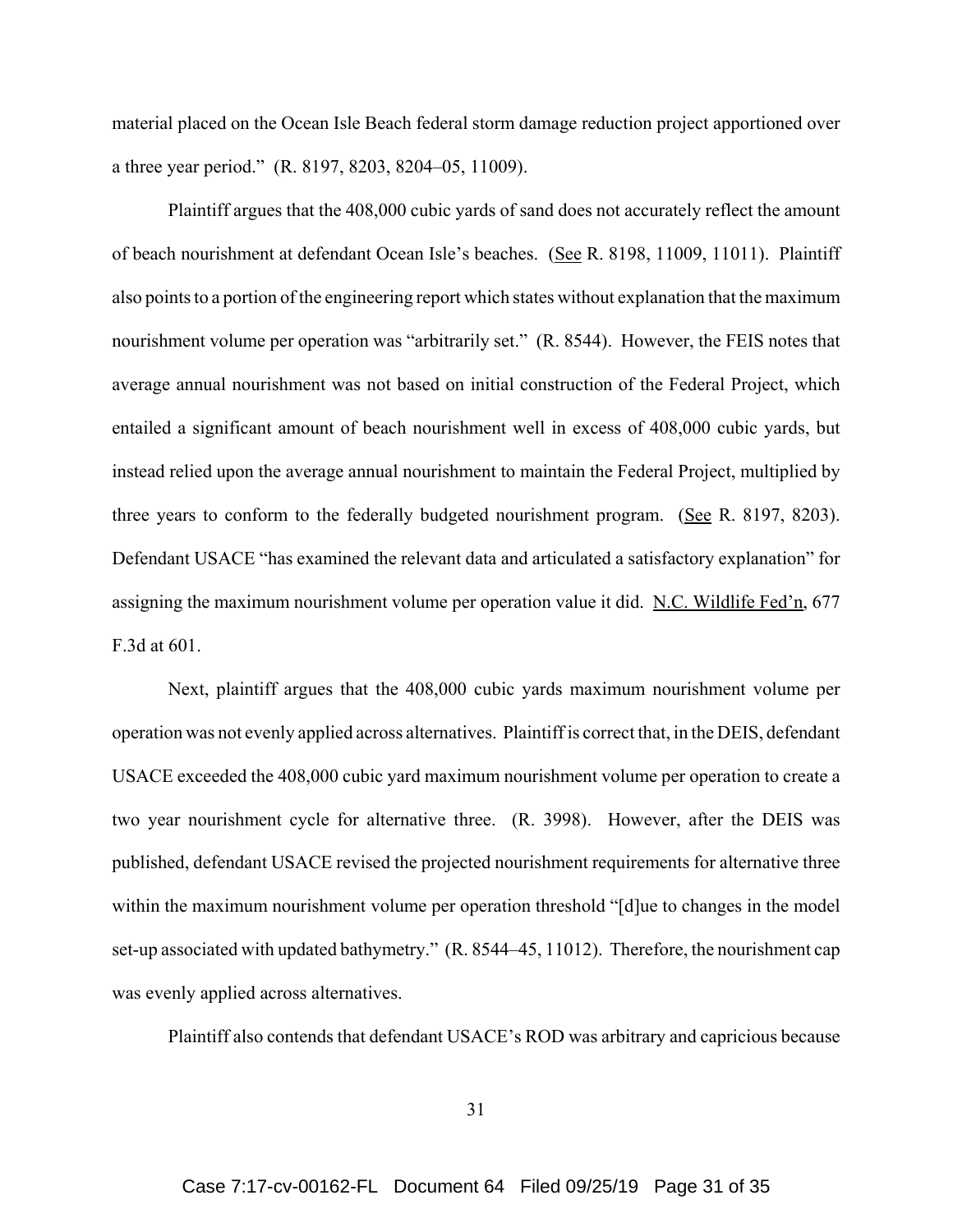it concluded alternative four would require more frequent beach nourishment than alternative five. (See R. 10977). The goal of alternative four is to realign the channel in Shallotte Inlet to create an ebb tide delta that naturally reduces erosion, which would take an estimated six years. (R. 8308–09). Before the ebb tide delta forms, significant beach nourishment along the eastern end of Ocean Isle will be required. (See R. 8215). This frequent beach nourishment in the first few years of the Project will permanently damage habitats within the borrow area, and prevent those habitats from reforming. (See R. 8352–53, 8654). In contrast, defendant USACE estimated that the terminal groin would immediately mitigate erosion, and that recovery of marine intertidal flats and shoals is expected to occur. (R. 8361, 8364–65, 8373, 8654).

Finally, plaintiff asserts that defendant USACE should not be allowed to place weight on the greater up-front cost of alternative four because the Project is expected to last thirty years. The court rejects this assertion. Defendant USACE rationally explained its reasons why alternative four's more frequent beach nourishment requirements make it less environmentally damaging than alternative five. (See R. 10977, 10979). Therefore, defendant USACE's analysis of beach nourishment and its potential impacts was not arbitrary and capricious.

#### c. Environmental Harms

The CWA requires defendant USACE to consider a number of factors in evaluating which alternative is the LEDPA, including "the nature and degree of effect that the proposed discharge will have, both individually and cumulatively, on the structure and function of the aquatic ecosystem and organisms." 40 C.F.R. § 230.11(e); Ohio Valley Envtl. Coal., 556 F.3d at 198. In making this determination, "[p]ossible loss of environmental values . . . , and actions to minimize impacts . . . shall be examined."  $40$  C.F.R. § 230.11(e).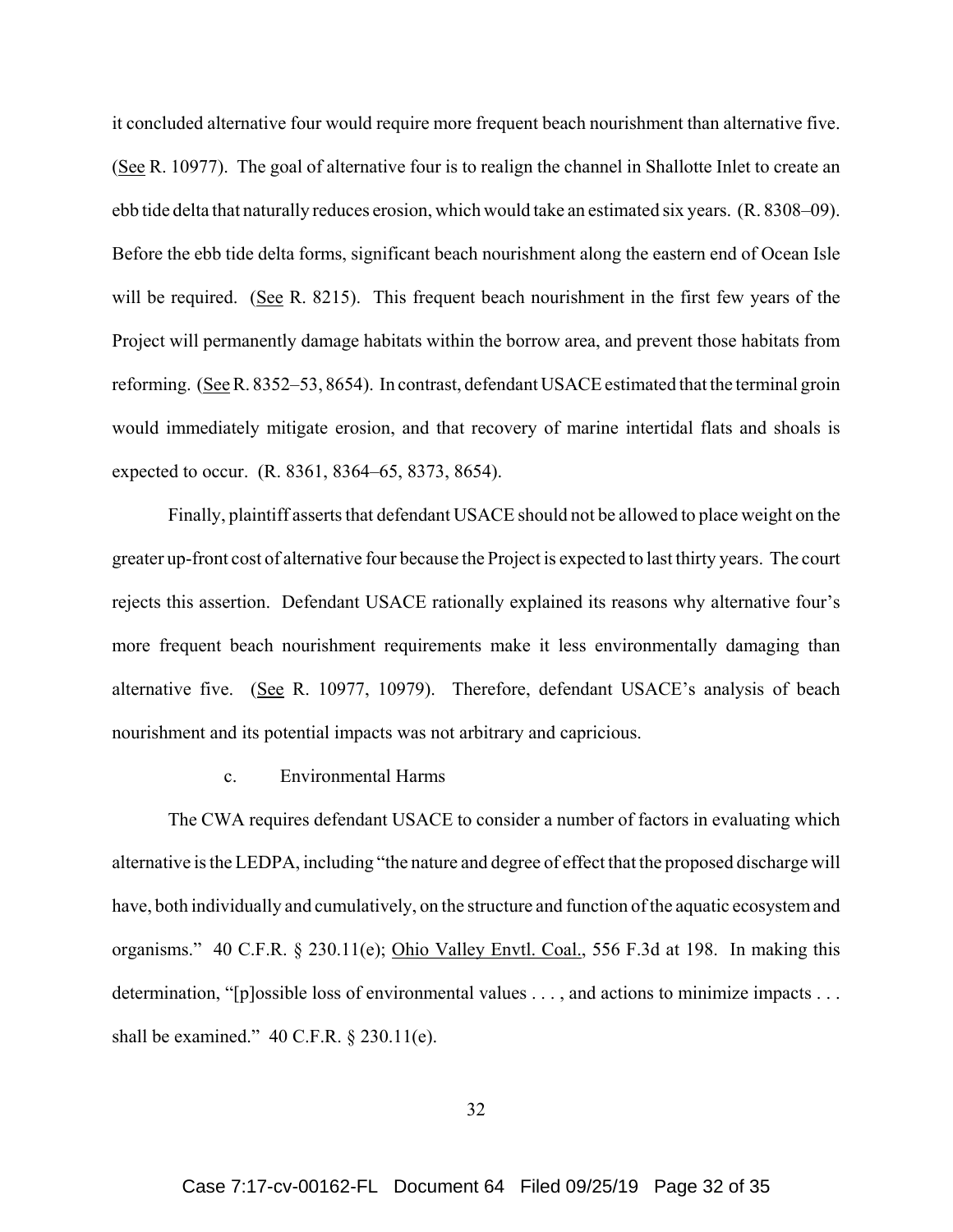As noted above in the court's discussion of beach nourishment, defendant USACE rationally determined that the terminal groin avoids certain environmental damages resulting from increased nourishment activities of the other practicable alternatives.<sup>12</sup> (See R. 8215, 8352–53, 8654, 10976–77, 10979, 11017–18). Defendant USACE also considered the loss of 1.37 acres of softbottom habitat and erosion of a sand spit on defendant Ocean Isle's far eastern beach that the terminal groin will cause. (See R. 8571, 10978–79). However, defendant USACE also determined these losses to be less destructive. See 40 C.F.R. § 230.11(e). With regard to soft-bottom habitat, defendant USACE determined "[p]ermanent losses . . . are expected to be minimal given that there is an abundance of sub-tidal open water habitat along the coastline." (R. 10978).

Likewise, negative impacts of the terminal groin along the shoreline would be offset in part by new beachfront west of the groin that will provide habitat for shorebirds and sea turtles. (See R. 8318–19, 8345, 8359–64, 10978–79). With regard to erosion specifically, defendant USACE reasonably concluded that the eastern end of the island would stabilize after the terminal groin's construction. (See R. 8571). In addition, the terminal groin has numerous mitigation requirements that also address these concerns, such as requiring that defendant Ocean Isle lower the terminal groin's height or place additional sand east of the structure if erosion exceeds expectations. (R. 10985–86).

Plaintiff asserts that defendant USACE failed to consider the environmental harms of the terminal groin. The court rejects this argument. Defendant USACE's determination that the terminal groin will cause less environmental harm than the other practicable alternatives was not arbitrary and capricious.

<sup>&</sup>lt;sup>12</sup> The parties do not dispute that alternatives one and two are not practicable for achieving the purposes of the Project.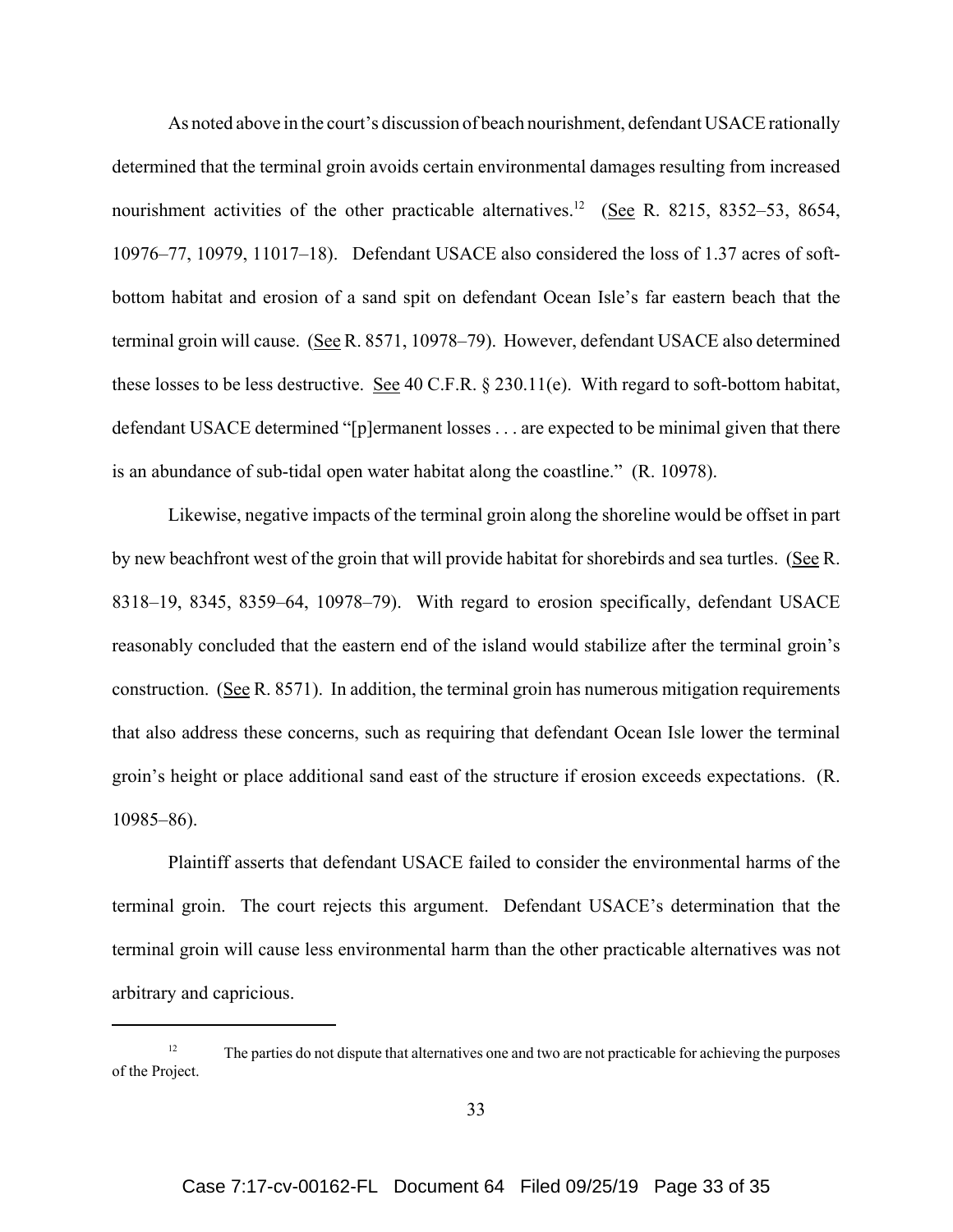## **CONCLUSION**

Based on the foregoing, plaintiff's motion for summary judgment (DE 47) is DENIED. Defendants' motions for summary judgment (DE 55, 57) are GRANTED. The clerk is DIRECTED to close this case.

SO ORDERED, this the 25th day of September, 2019.

Journe V. Stargeon LOUISE W. FLANAGAN

United States District Judge